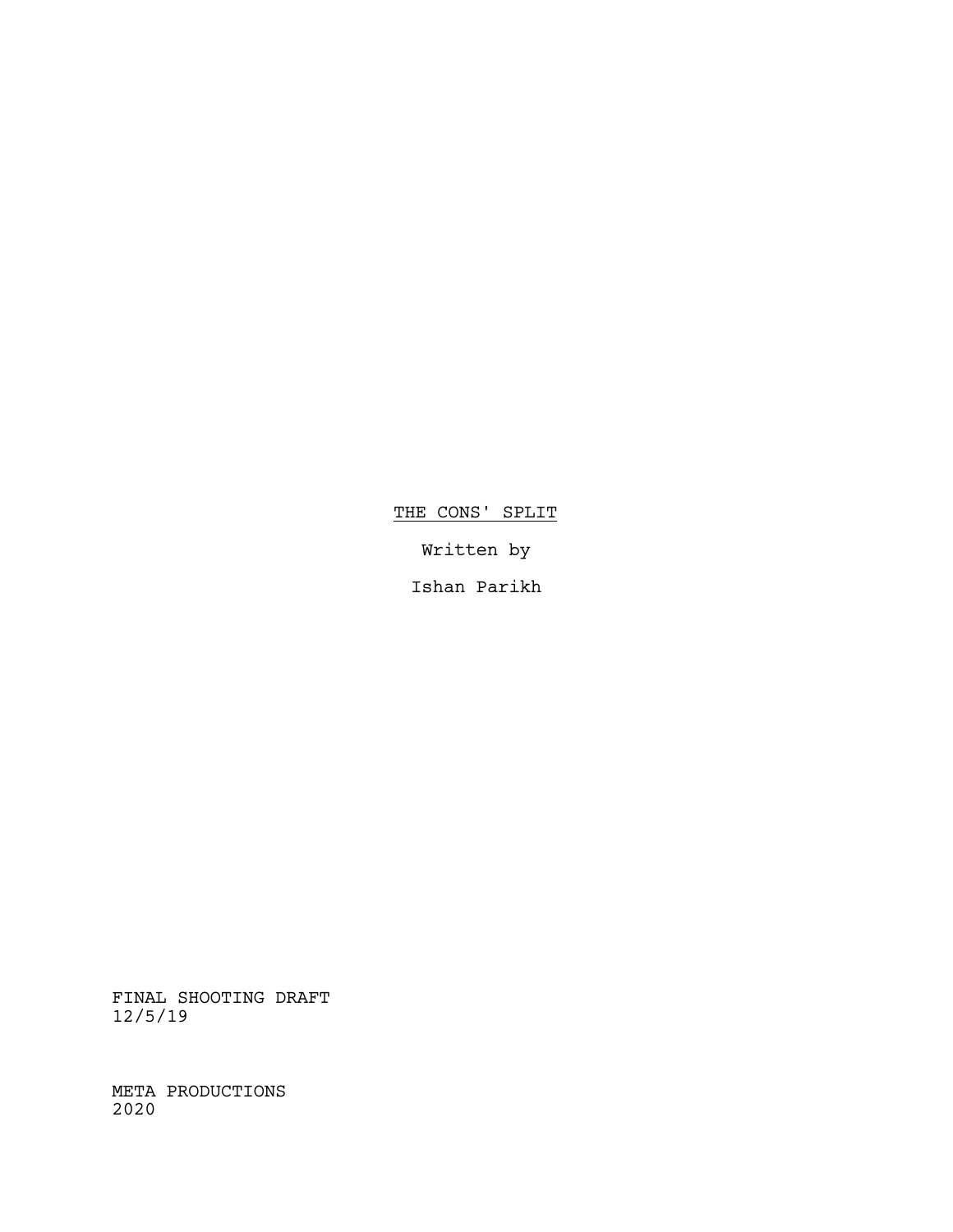### THE CONS' SPLIT

# 1 EXT. PARKING LOT - DAY 1

DANNY is loading TWO BLACK DUFFEL BAGS into a trunk. He takes a breath. Turns and SPEAKS TO US --

#### DANNY

Yeah, I know, it looks bad, but... sometimes we just do things that are crazy --

2 THE EMPTY PARKING LOT -- 2

The rest of Danny's friends -- REED, AYLA, and BAZ are running across in line order. We catch up with DANNY who is the last one running, duffel bag in hand, and still speaking to us:

# DANNY

But you know what they say, the more we do something the better we get at it. Me and my pals, we've been thieving for YEARS.

CUT TO

3 INT. LIVING ROOM - APARTMENT - DAY 3

In the gang's apartment, we find REED, AYLA, and BAZ laughing their heads off while eating pizza. PULL AWAY to find DANNY speaking to us:

> DANNY Not sure about them, but me..? (then,) I. FUCKING. LOVE IT.

4 INT. CAR - PARKING LOT - DAY 4

The rest of Danny's pals, REED (at the wheel, in the front seat), AYLA and BAZ (in the back seat) are seated in the car.

Ayla is impatient and irritated. Baz is just chilling.

CUT TO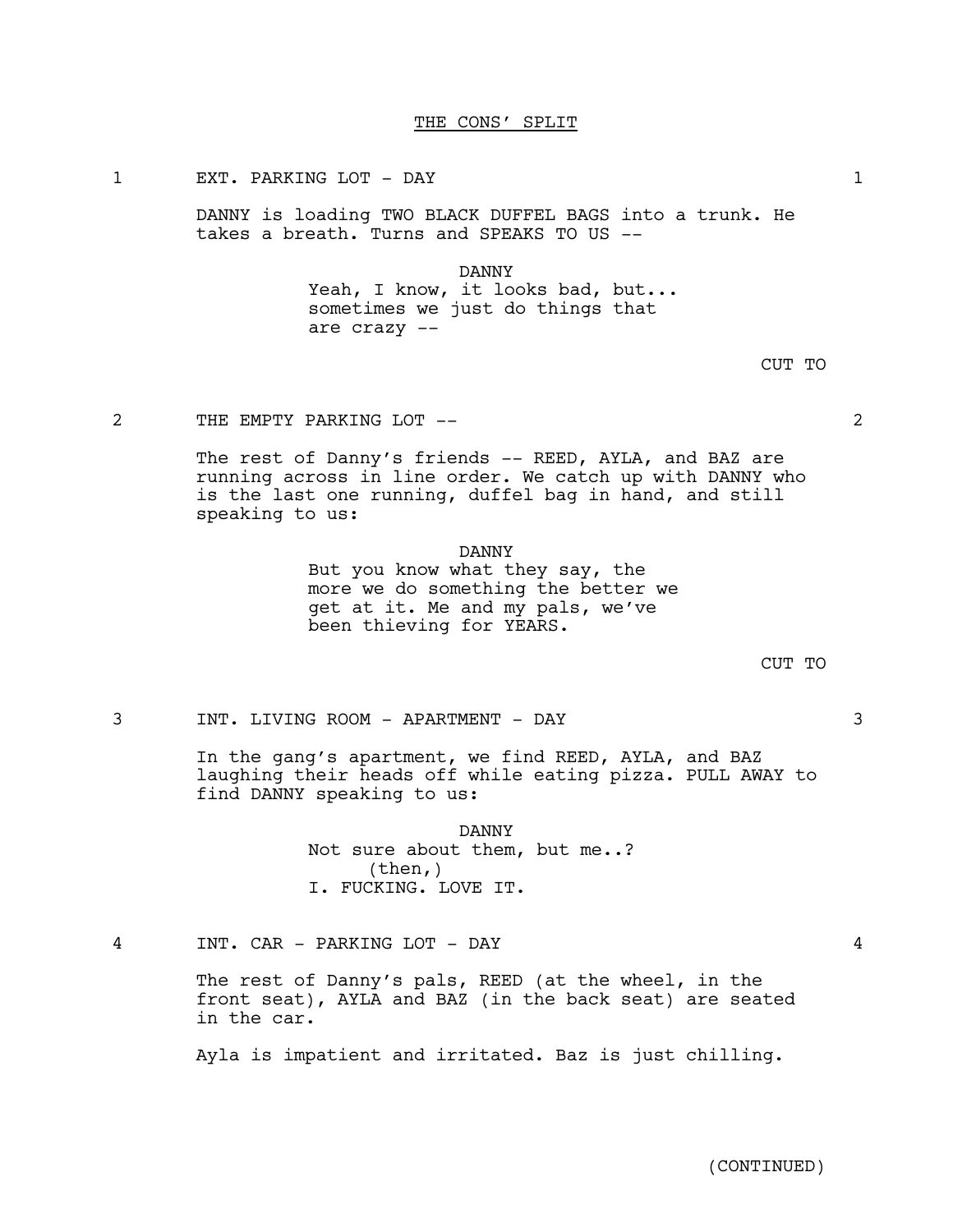#### 4 CONTINUED: 4

Reed constantly checks from right window to left, keeping lookout.

> AYLA It's been like an hour already, what the hell is taking him so long?

> > REED

You think he ran?

AYLA Oh, great! Five years later, and he finally runs!

BAZ Yo, chill out. I'm sure he's just turning all the alarms off.

AYLA I'M THE ONE that knows how to deal with the alarms. I turned all of them off in there!

REED

There he is.

From the window, we can see DANNY coming towards the car.

CUT TO

DANNY GETS INTO THE CAR. Tosses his bag in the backseat.

DANNY

Wooohooo!

AYLA What the fuck took you so long?

REED

Hey, guys stop --

DANNY

(to Ayla) Why do you always have to put me down like that, why can't you just -- (crying,) Just LOVE ME??

# AYLA

Maybe because I can't be a crackhead like you all the time.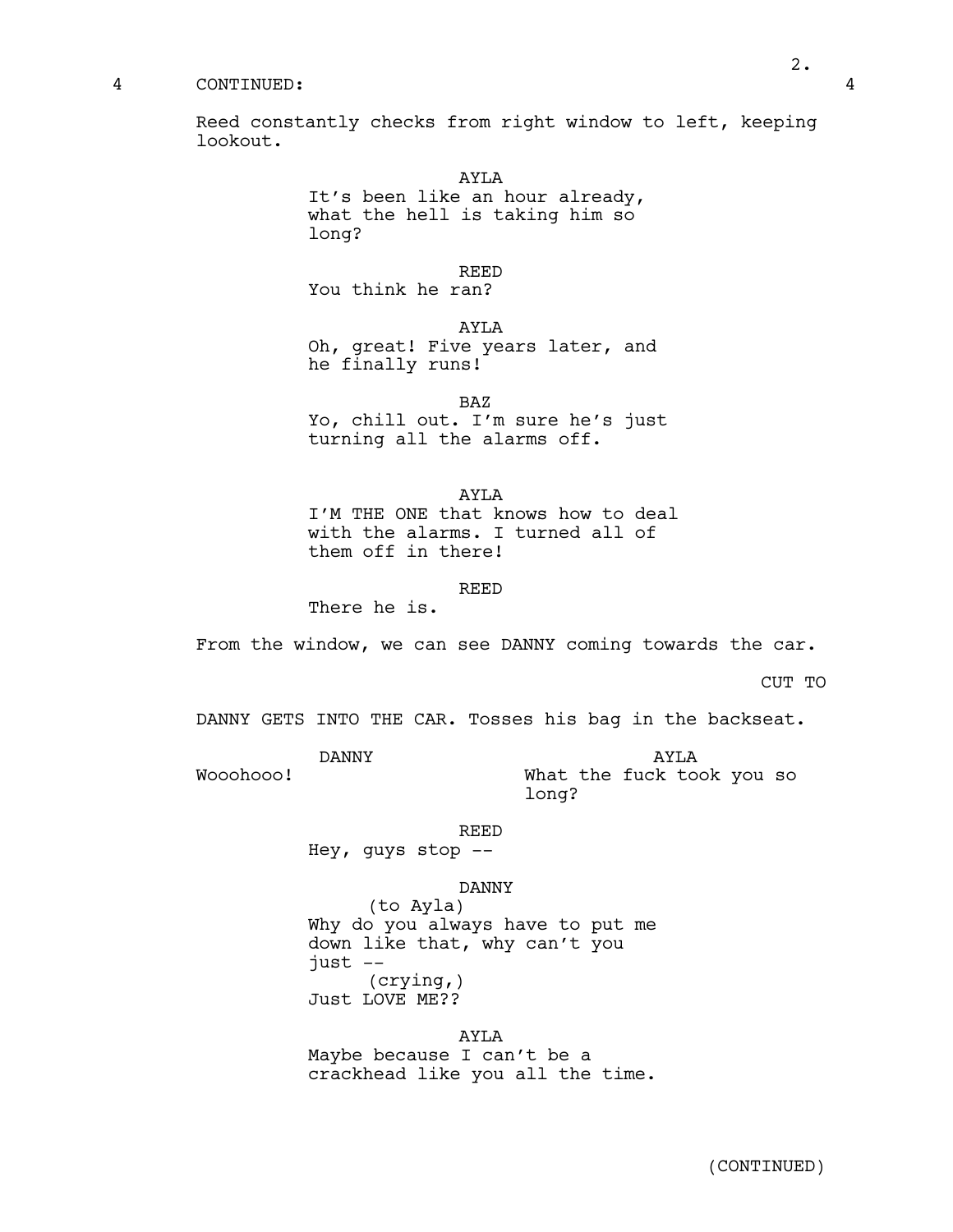DANNY

Ahhh god, you're tearing me a part Ayla!!!!!

BAZ

Hey ease off now, we got it. Guys! Robbery one-o-nine!

DANNY

I know -- GUYS! DOESN'T IT FEEL SO GREAT -- I JUST -- CAN'T CONTAIN MY EXCITEMENT!! EEEEEEK--

And suddenly, Danny's face goes cold. His eyes still. Lifeless. He falls forward, his face planting on the dashboard.

| BAZ      |  |  | AYT.A                  |  |  |  |  |
|----------|--|--|------------------------|--|--|--|--|
| Oh shit! |  |  | Danny what the fuck -- |  |  |  |  |

#### REED

Jesus --

And they all go silent for a beat. Glancing looks off one another, unsure of what happened to Danny.

REED

Danny..?

BAZ Danny, hey man, get up.

Danny..?

AYLA

Reed pats Danny's head. He then pulls on Danny's arm, and lets it go. It falls flat.

Reed exchanges looks with Baz and Ayla.

REED

He's not moving.

#### AYLA

What about breathing?

Reed sticks his finger under Danny's nose. Nothing. He shakes his head.

BAZ

Shit...

### AYLA

Oh my god...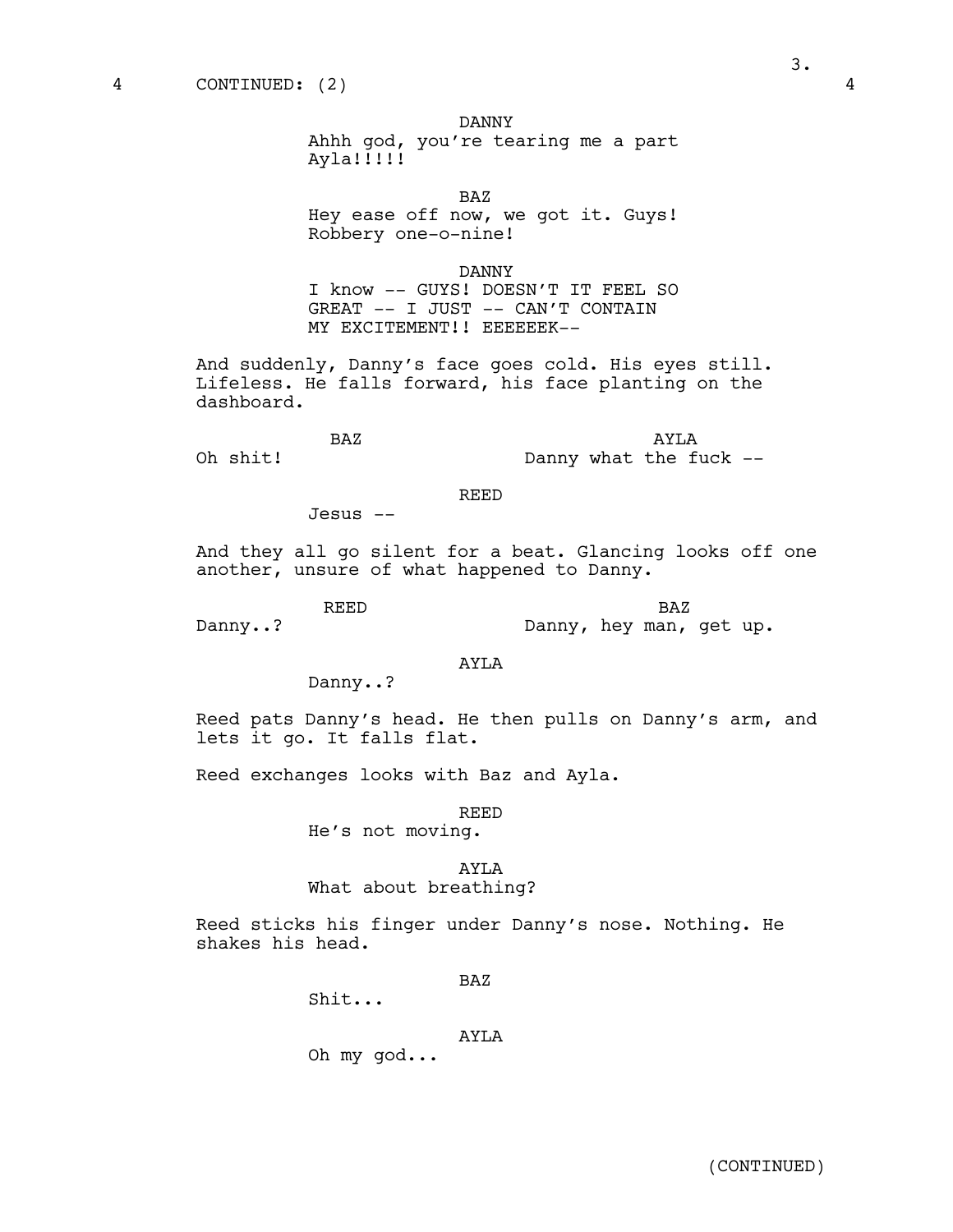And suddenly, we hear POLICE SIRENS in the distance. They're getting closer.

BAZ Reed, Drive now.

Fuck. We need to get out of here.

REED

AYLA

Yeah, let's stop at a hospital on the way.

5 EXT. PARKING LOT - MORNING 5

The gang's car drives away as the sirens continue to ring in the distance.

6 INT. KITCHEN - APARTMENT - DAY 6

BAZ puts a bag in the cabinet. He then pulls out a pair of keys and slips them in the front pocket. He shuts the cabinet. He turns to us --

BAZ

(scratches his head,) Yo, this Danny shit's been real scary. Honestly, if anything, it's made me rethink my own choices.

Baz then looks over to see Ayla in the b.g. at the table.

BAZ This thing that I've got for Ayla... Long story short, I've been one of those sad puppies for a while now when it comes to her.<br>Think I might change that now,<br>though....

Baz approaches AYLA sitting at the table. Seats himself across from her.

BAZ

Hey...

AYLA

Hey.

BAZ

How's it going?

Ayla turns to us: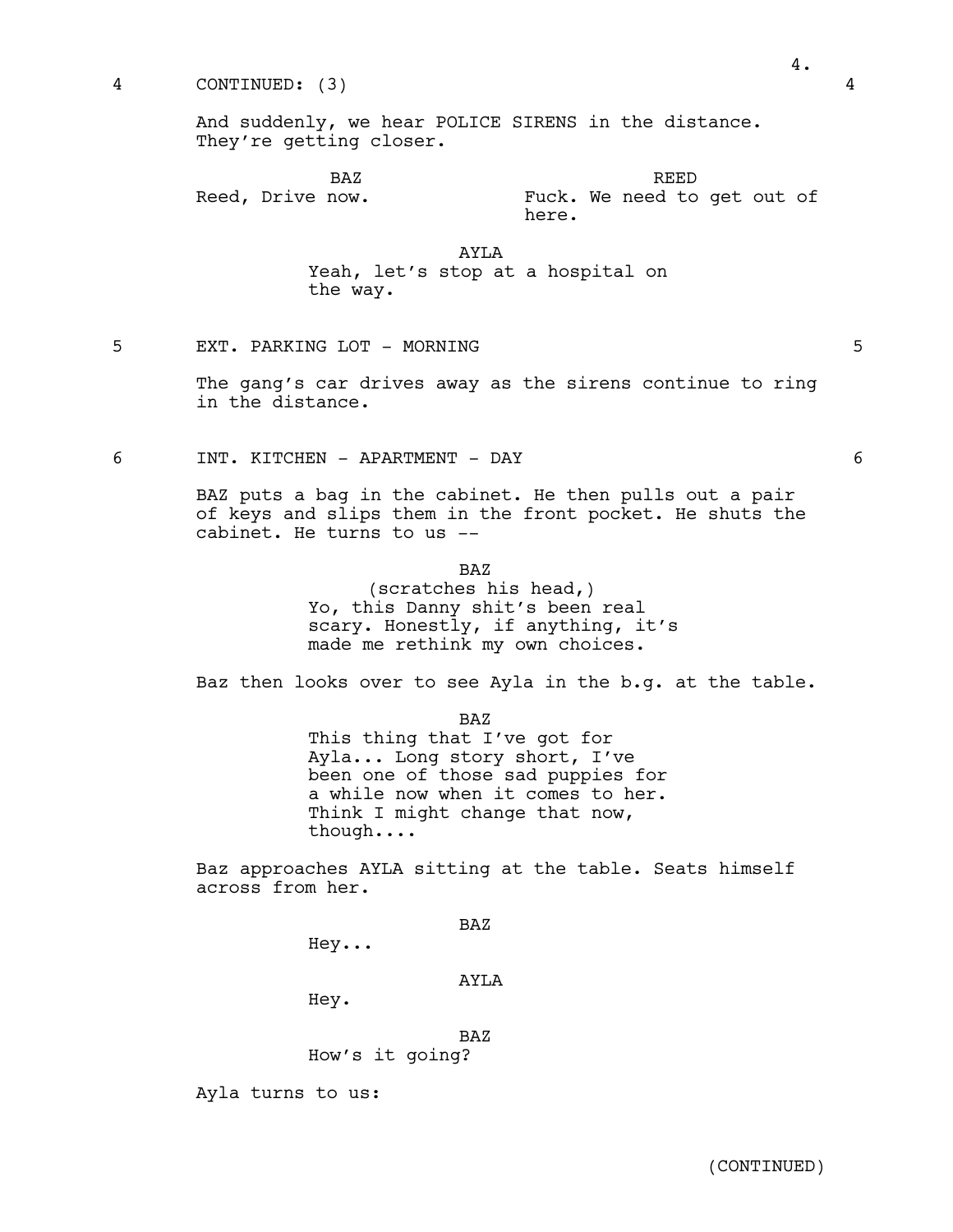AYLA I adore Baz, I really do. But I just don't think I can... (a beat,) You know what I mean.

Ayla turns back to Baz.

#### AYLA

Good. You?

BAZ Just, thinking about Danny... it could have been any one of us, you know...

#### AYLA

Yeah. I know.

So... I mean, I just wanna be straight with you and all... (then,) I really like you. I mean -- I've liked you for a while and all, and... yeah.

### AYLA

Yeah?

BAZ Am I too obvious about it?

AYLA No. Not really. This is the first time I've caught onto it.

Ayla quickly turns to us --

AYLA I've known forever.

Back to Baz:

BAZ

Aw, okay. Cool. Yeah, so... thoughts? I mean, I didn't want this to be a shock to you or anything.

AYLA Ah... I mean, yeah. Maybe. I could see it happening.

BAZ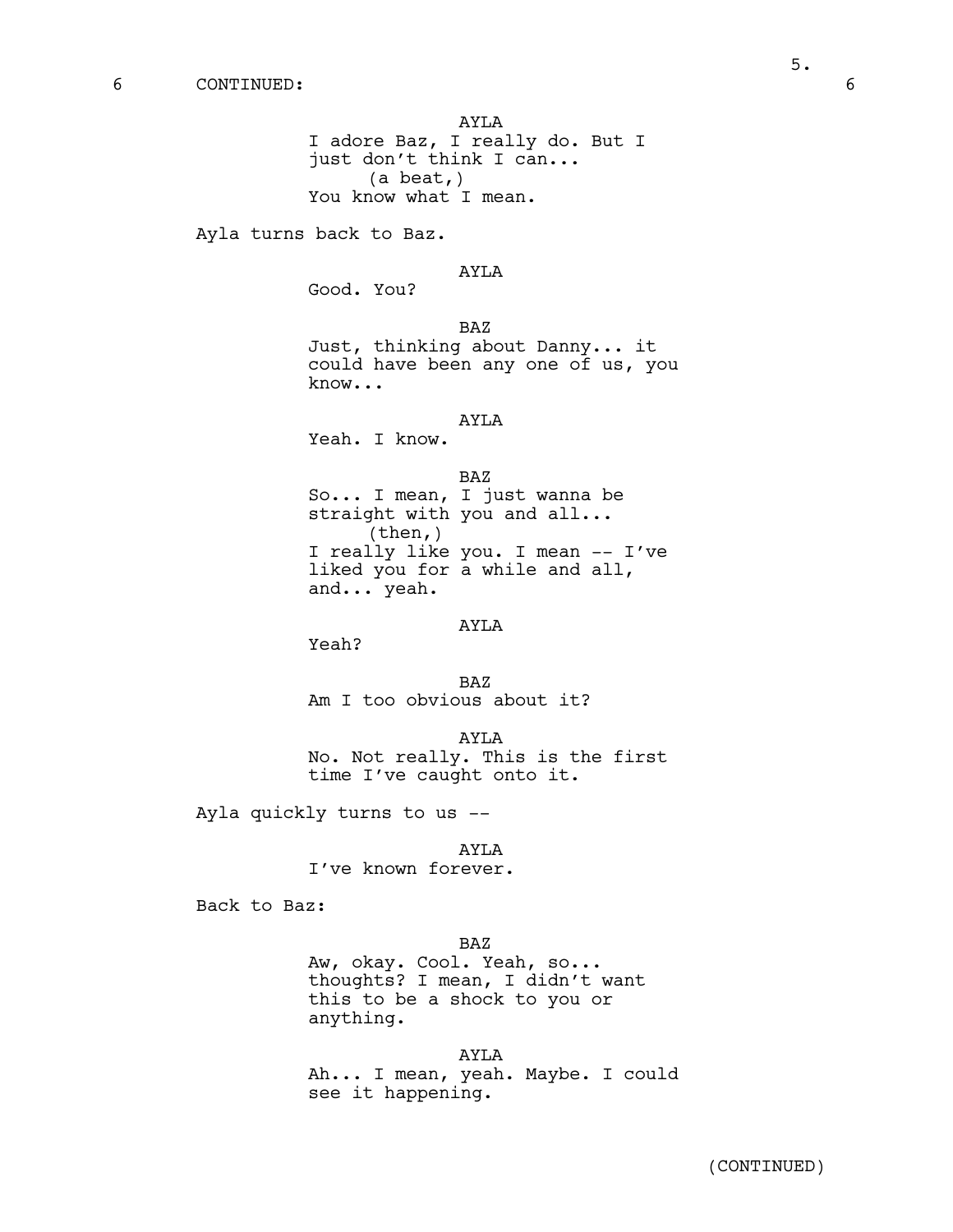BAZ

I mean, not to jump the gun or anything, but I was thinking... eventually when we're not doing this anymore. You know, robbing banks and all. (then,) I was wondering the whole you and me thing... that maybe we could get our money and go...

And now Ayla is somewhat drawn in by his words. She begins to smile.

# AYLA

Go where?

BAZ (shrugs,)

Wherever. Colorado, DC --

AYLA Mmm, no not Colorado. It's just full of rocks and mountains.

BAZ Oop. Okay, sorry, not Colorado.

AYLA Maybe somewhere like North Carolina, though. I heard Charlotte's pretty.

BAZ

Yeah. Yeah. I mean -- I can see NC being the move.

Ayla continues to smile. She finds this cute. She turns to us:

> AYLA What did I say? I adore him...

Ayla turns back to Baz with a smile.

BAZ So... you thinking the next one's going to be the last one?

AYLA (thinks; then,) We'll see.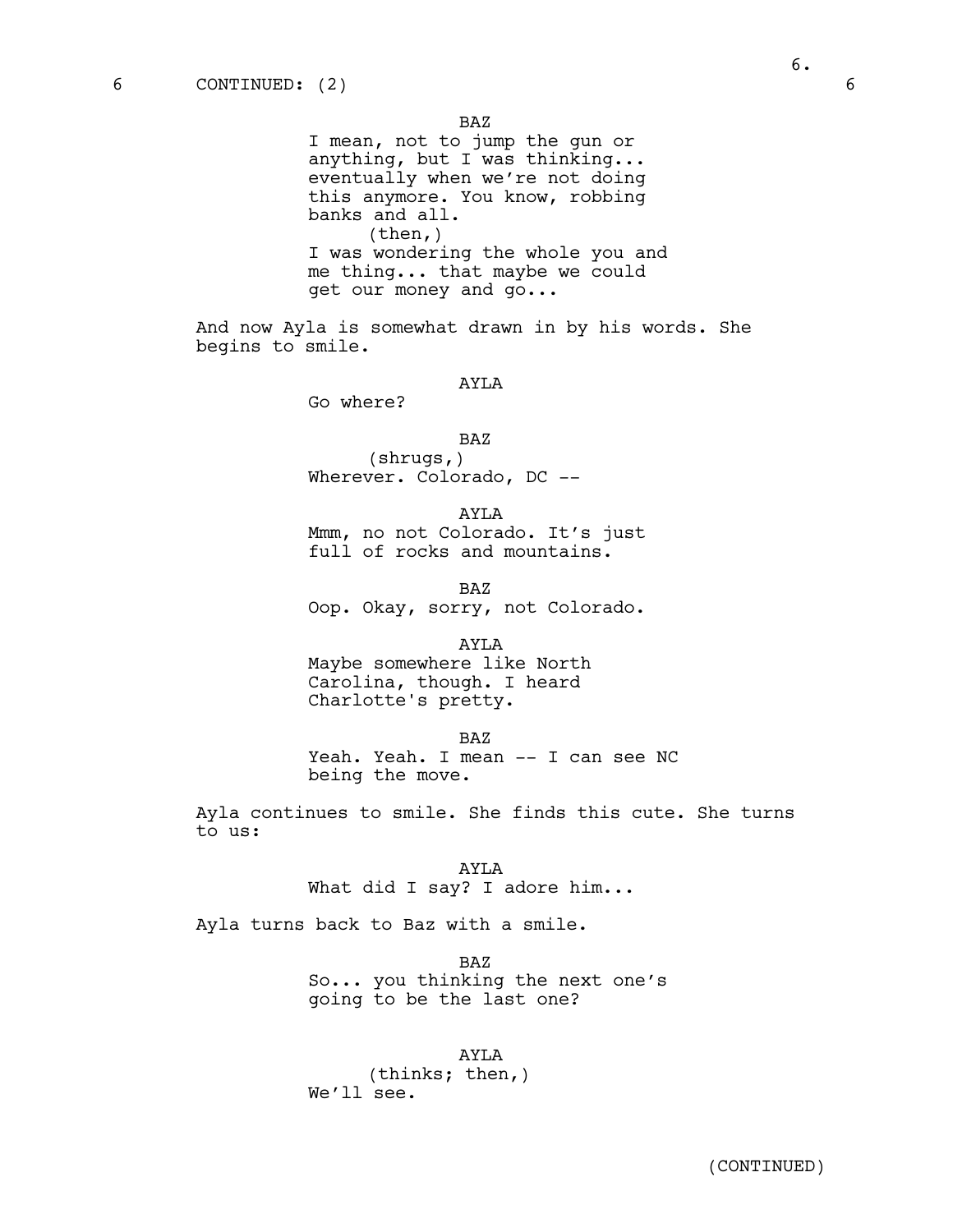6 CONTINUED: (3) 6

The door opens. REED enters. He's quiet.

BAZ

Yo.

A beat. Reed waits before he speaks.

REED

He's no more.

A long beat. They all look off, devastated.

AYLA

How did it happen?

REED Sudden heart attack. That's what the doctor said.

BAZ Hold up. You talked to the doctor?

REED Nurse, doctor, I don't know! They were all crowding the room!

BAZ Then you get the fuck out! If no one collects his body, they go to the cops, and we're screwed!

REED anything!

I didn't leave any ID or I should have went! You're BAZ going to get us killed.

REED

Hey, will you quit being a dick about this? We just lost Danny!

As Reed and Baz argue, we go CLOSE ON AYLA who's eyes are staring blankly, until she speaks:

> AYLA I think we should split.

A beat. Reed and Baz stop, and look over to Ayla.

REED

What did you say?

AYLA I think we should split.

Silence ensues in the room and lingers. CUT TO BLACK.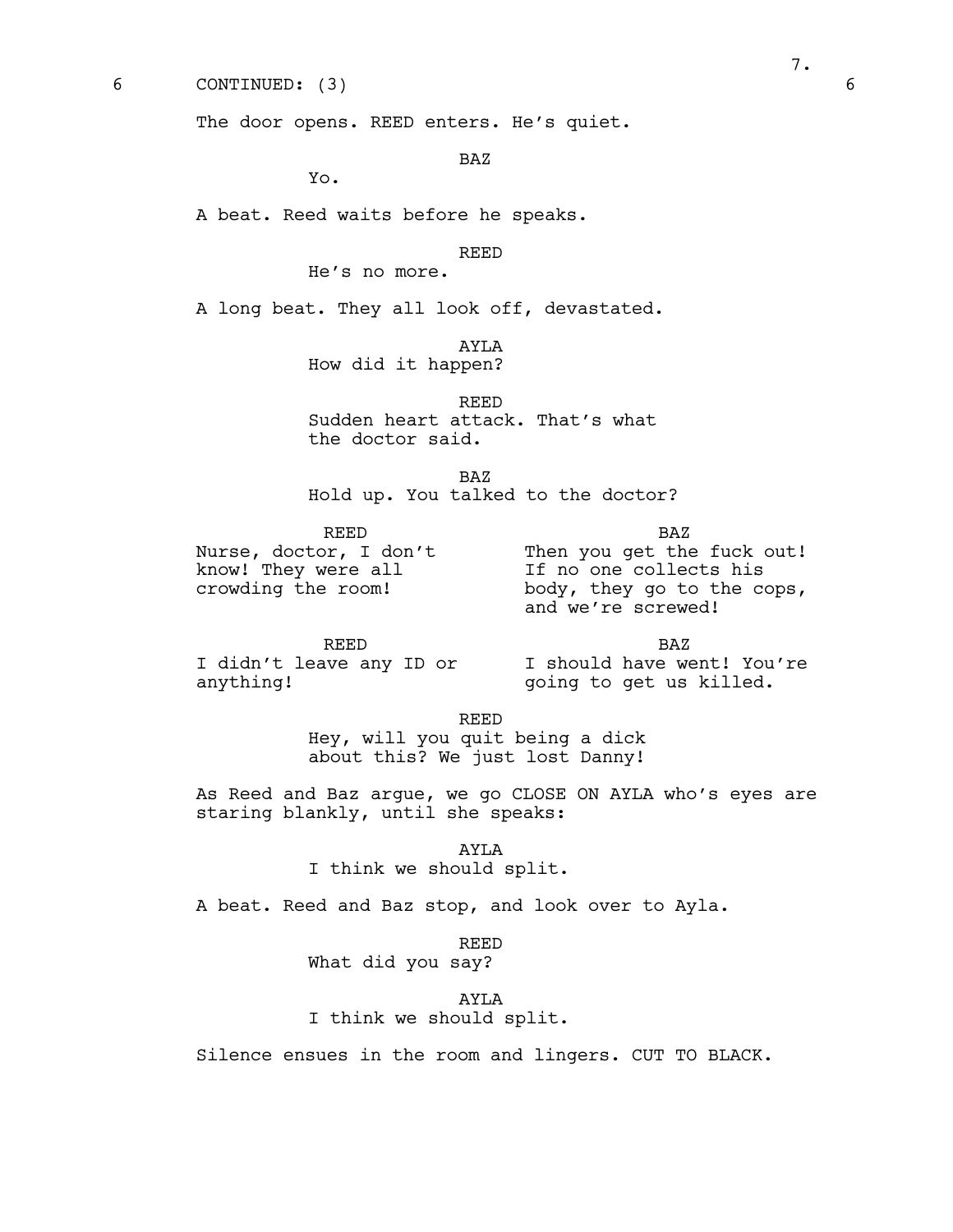AYLA, BAZ, and REED are seated in the living room, each on their own couch.

#### REED

Hold on, now. We said we were going to SHARE the Santa Fe loot.

### BAZ

Did we?

# REED

YES. We did. Or if not, then I get the higher cut, because I AM THE ONE who told you guys about that one!

### AYLA

Woah, hold your boner there, I'm the one who cracked the safes for that one, so technically I should get the higher cut.

REED You put a gun on a woman and her toddler!

#### BAZ

You did do that.

#### AYLA

So? She had really good eye shadow, I just wanted to know brand she used. The bitch just wouldn't tell me.

BAZ

I mean, that's kind of fair.

REED

Back to the topic -- I am taking the Santa Fe cut.

#### BAZ

You can't have all of it.

REED

You guys can have twenty percent.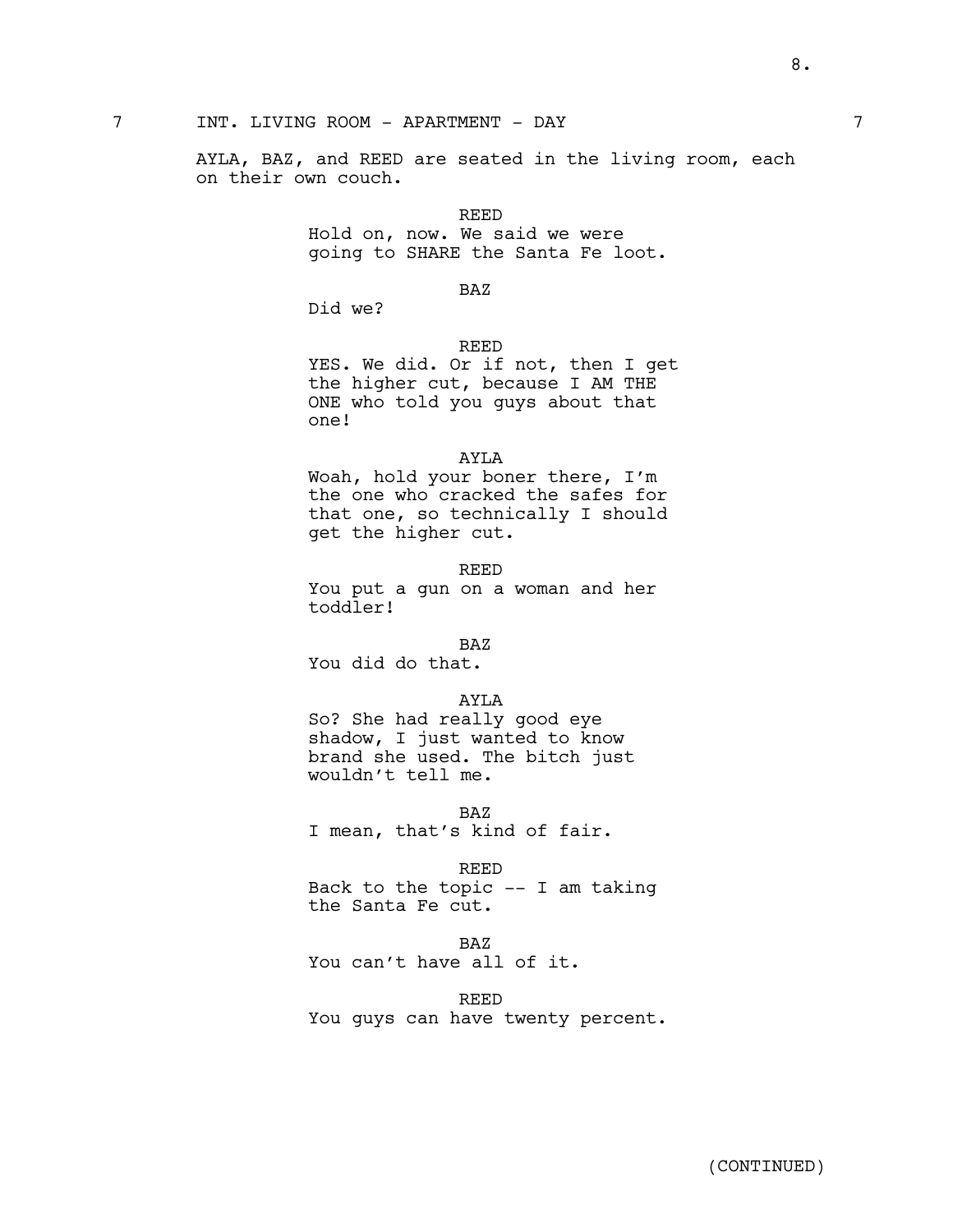(offended,) Ew, Twenty? Oh my god, what are we your slaves?

# BAZ

If you're taking most of the Santa Fe one, then I get all of the Pennsylvania. I practically did that one all on my own.

AYLA

Aw, that was such a fun one! You did do really good on that one.

BAZ

Thanks!

#### AYLA

We should split that sixty, forty. I unhooked all the phone lines so the tellers couldn't call the police... remember?

BAZ Yeah, sure, we can work it out.

#### REED

What -- NO! No -- this is ridiculous, she gets sixty, and I get none of it?

BAZ

I said we'd work it out. Relax.

#### AYLA

Okay, but guys -- I just have to say. That Mexican restaurant run we did... remember it was like eleven night, and we all were so fucked up --

REED

*You* were fucked up. We were fine.

BAZ We're definitely splitting that one.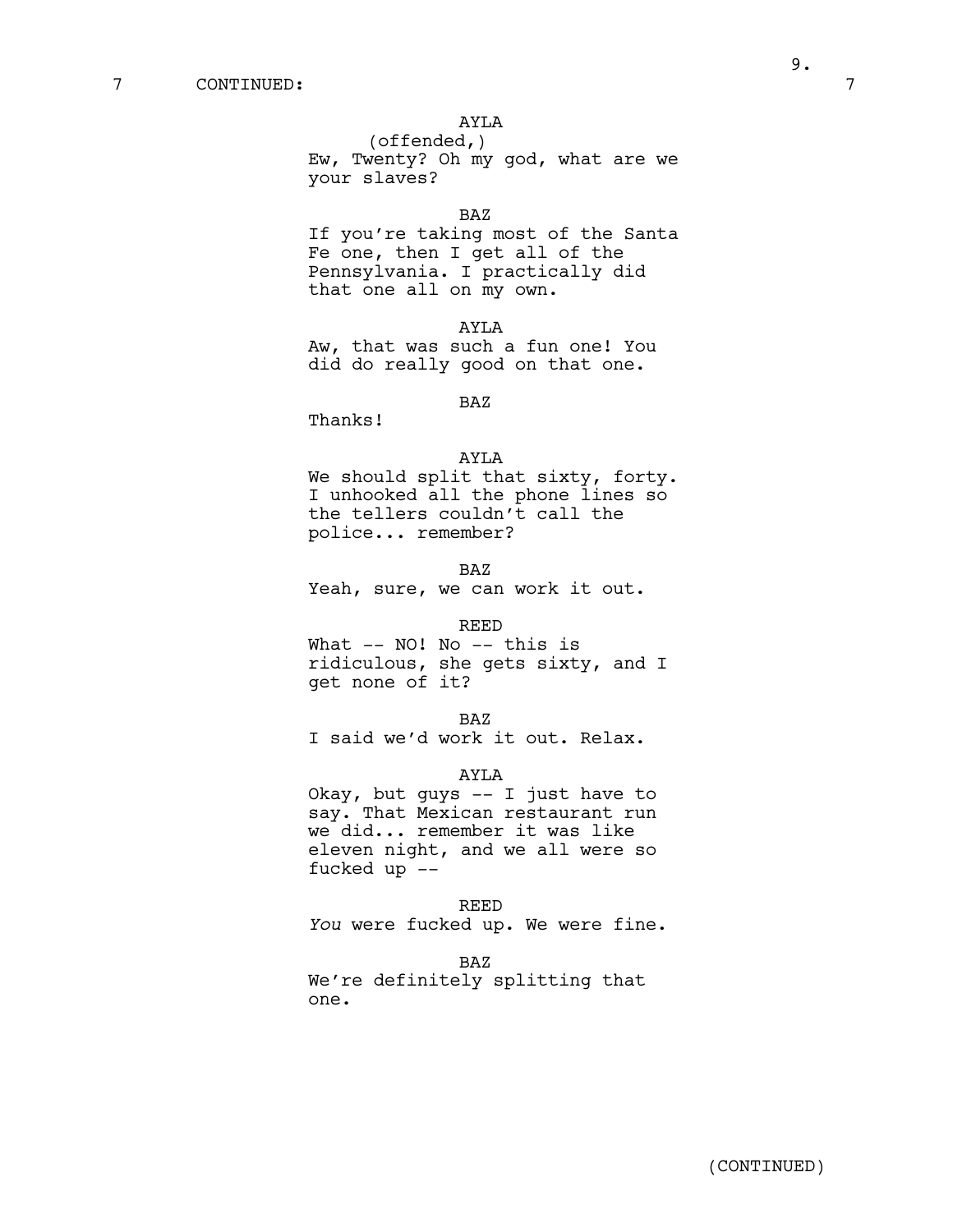Okay, absolutely NOT, because I dressed up as one of those scandalous servers -- ugh, they were so ugly  $--$  and I went out of my comfort zone to sell that image. I mean -- that's like method, right there. The McCarthy's heard about that, and offered me a spot.

BAZ

Wait, hold on, you talk to the McCarthy's?

AYLA

Yeah, I mean, Shelly and I go to happy hours occasionally.

BAZ

Oh, that's cool, can I come next time?

#### AYLA

Yeah, sure!

REED

What the fuck, Baz? She's talking to OUR competition!

AYLA They're not bad. We collab-ed with them once!

Reed rolls his eyes.

was Baz's.

REED

If you get the restaurant, then I get Ch'ang's pawnshop.

AYLA No no no no, no way that BAZ

Hey now don't you dare. I did my research on that one and everything -- that whole loot's mine there --

REED Are you kidding me? You almost got us caught!

(CONTINUED)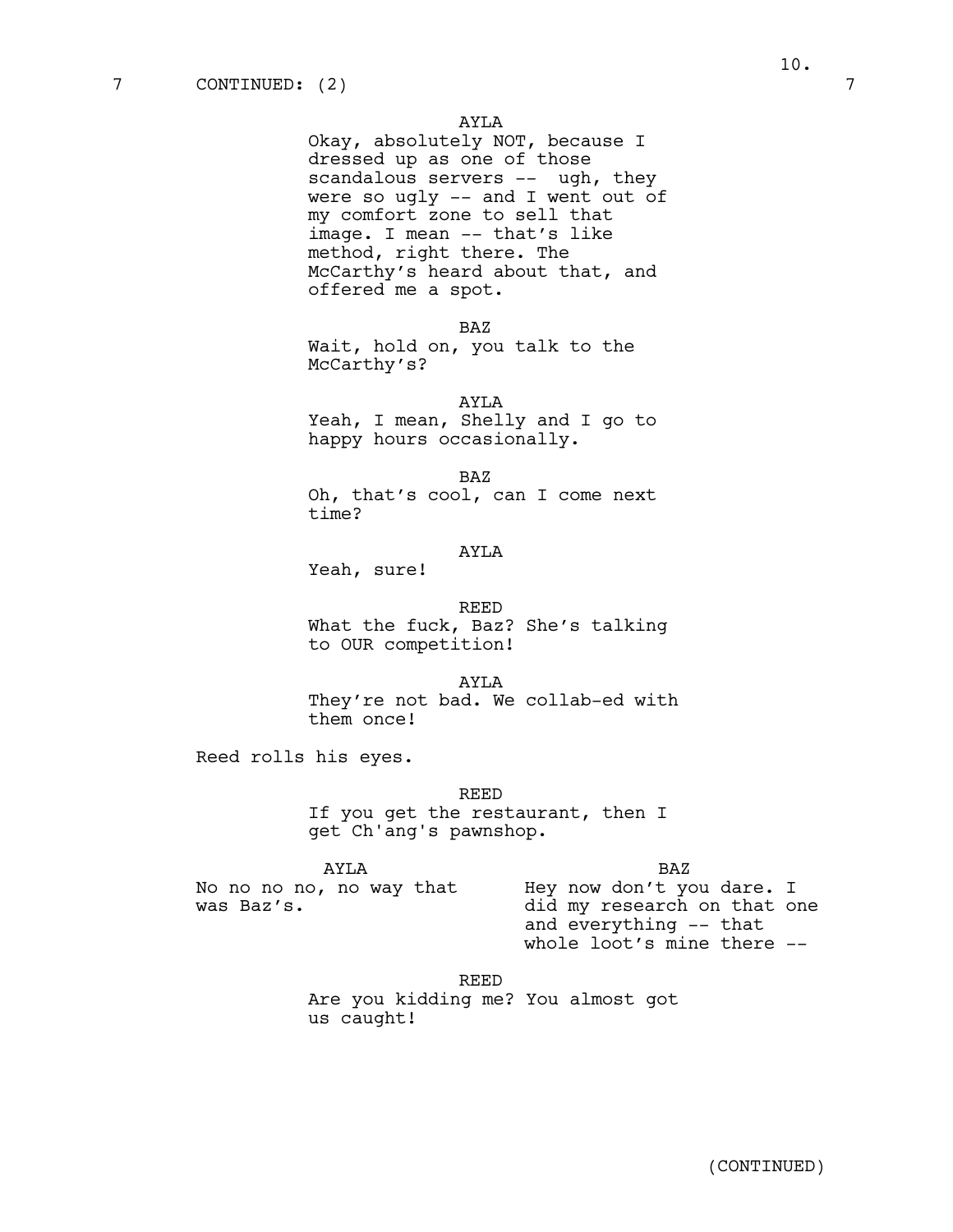AYLA

Reed -- c'mon now, Even Danny would let him have it if he were still here.

BAZ

See, thank you!

Reed eyes both Ayla and Baz. He is disgusted.

REED Oh. Okay. Awesome -- so this is just -- (to Ayla,) You -- (to Baz) And you tag-teaming so y'all can run off with all of it!

AYLA Oh -- Reed, you're so sensitive.

BAZ You're taking this the wrong way, man.

REED

Just because I wasn't here earlier doesn't mean I miss the show. I can see this -- *thing* you guys got going on here.

BAZ Well I mean... what's wrong with it?

REED

What?

BAZ

(shrugs,) You have a problem with... us?

AYLA

Reed, honey, I think you're just overwhelming yourself here.

Reed studies Baz. Then to Ayla:

REED Oh, really? So what is he your next contestant now? (to Baz) (MORE)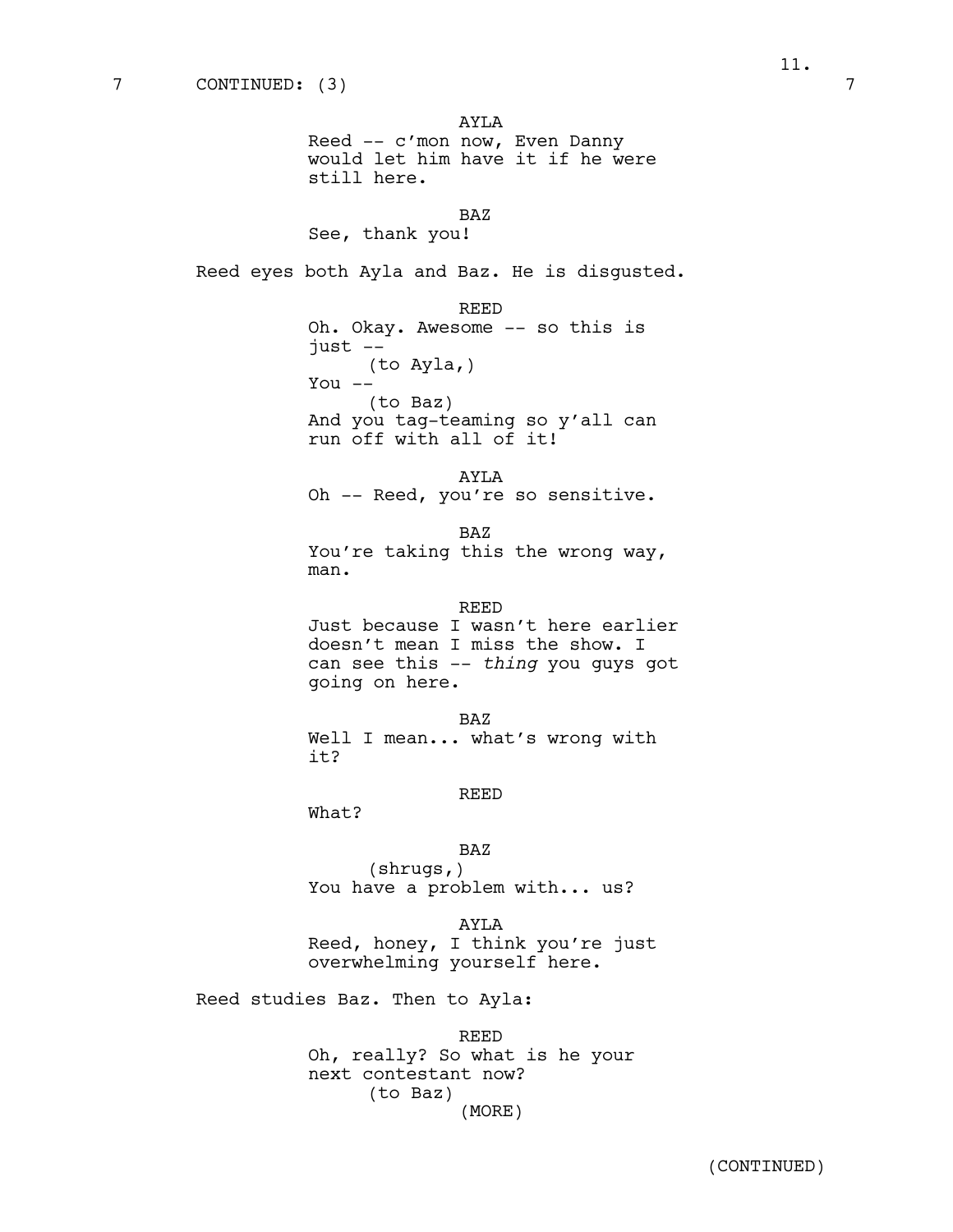What are you whipped? You think you two are some Bonnie and Clyde duo from now on? REED (CONT'D)

AYLA (eyes close,) Oh my god, literally stop --

BAZ

(to Ayla,) What the fuck is he talking about?

REED I've been you before, bud. Trust me, you're not looking at anything long term.

AYLA Okay, shut the fuck up now!

REED

He doesn't know?

# BAZ

What?

Ayla wants to avoid it. But she manages to speak:

AYLA It... happened once.

REED Oh it was more than that.

# AYLA

Seriously?

Baz lets that sink in. And now...

# BAZ

(to Ayla,) Okay... so that's how it is...

AYLA No, it's not like that. It was just --

BAZ Yeah, I'm good. Don't need all the details.

Baz rises and heads out of the living room. Ayla gets up after him.

(CONTINUED)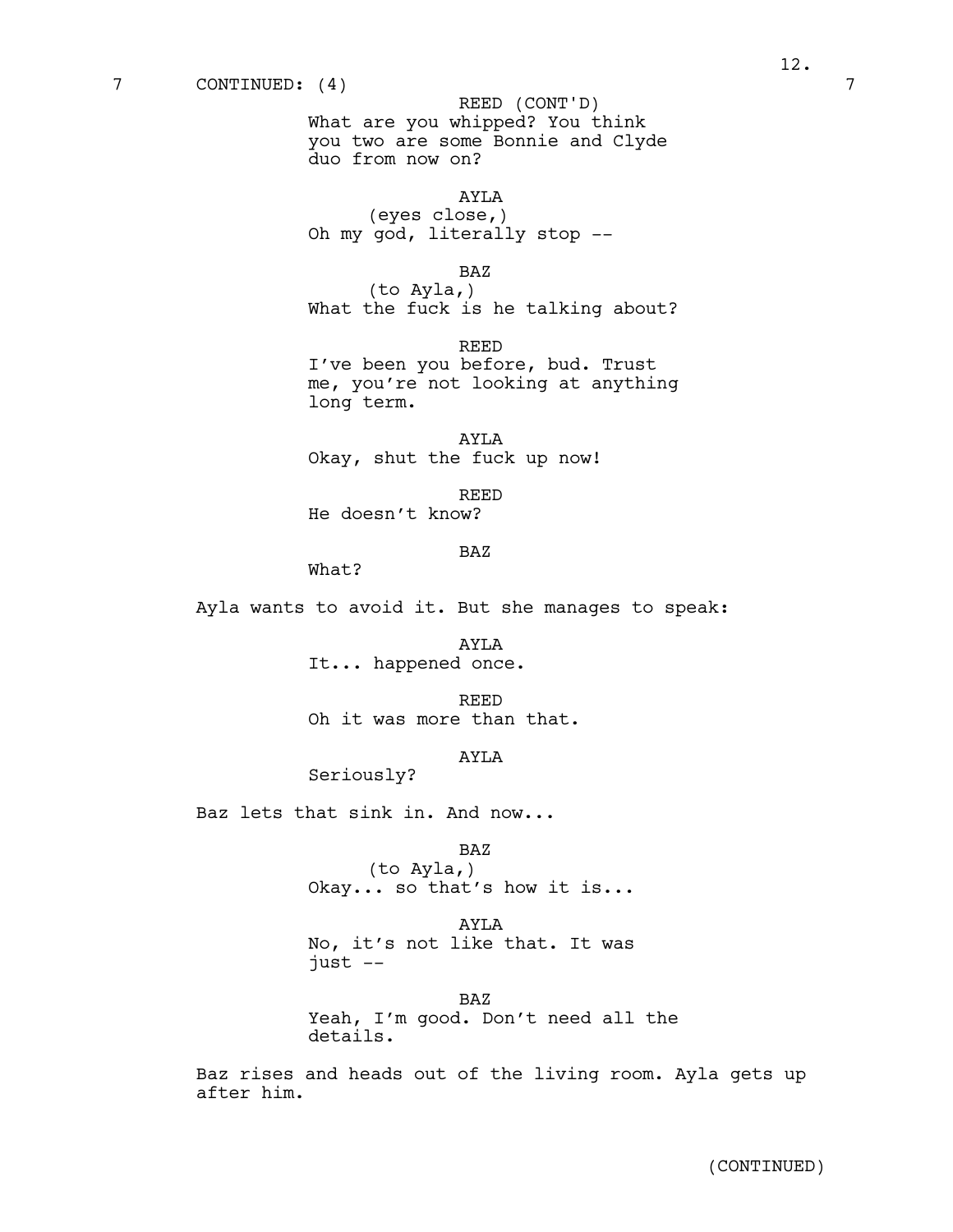AYLA Oh my -- ah, Baz, seriously--?

Baz has left the room. Ayla fires up at Reed --

AYLA What the fuck is your hobby? Being a dick, because you're good at it!

REED Yeah, what's yours? Being a slut?

AYLA WE WERE NOT SERIOUS!

REED And you are with him?

# AYLA

MAYBE!

#### REED

Yeah well you're not exactly all that trustable, so I guess I saved  $him$   $--$ 

# AYLA

TRUST? BRO -- none one of us are trustable! We fucking STEAL for a living, we might as well have a Ph.D. for pathological lying!

Ayla storms out of the room. Reed lays back. And then he turns to us:

> REED Yeah... Her and I... there was something there once... now it's just so opaque... forget it.

8 INT. HALLWAY - APARTMENT - DAY 8

Ayla nears towards Baz's room. The door is shut. She hesitates. But then knocks on the door.

# AYLA

Hey...

A beat. No answer.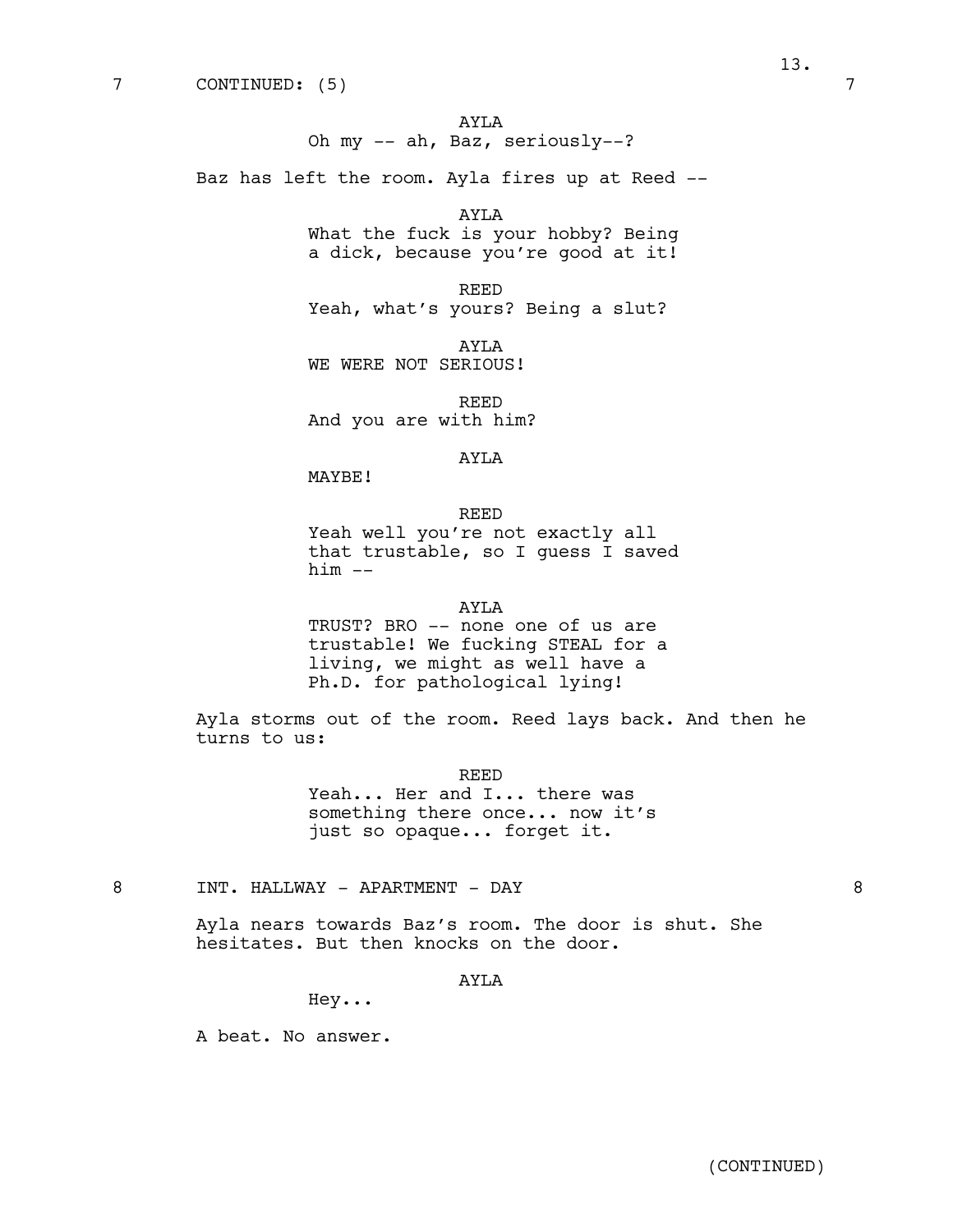Hey listen... I know... what he said back there was just... yeah, it's true, but, like, I mean, it was just really -- like you know sometimes things just happen when the circumstances...

She trails off. Almost as if she's been making this up all along.

> AYLA And I know you like me... and I just want to apologize. Okay? I - this wasn't really the best way for you to... (a beat,) It's so funny, now that Danny's gone, and we're all breaking up, I just... see that we're actually real people with actual thoughts, so... and that maybe...  $(then, )$ Hey you think we could maybe talk about this face to face? This door's kinda killing my vibe here.

A beat. Nothing.

# AYLA

No?

Ayla then turns to us.

# AYLA

Okay then...

Ayla heads down the hall. She runs into REED who is turning the corner. A beat. They say nothing to one another. Ayla keeps going.

9 INT. BAZ'S ROOM - DAY 9

BAZ looks to us:

BAZ She's still super cute... but no.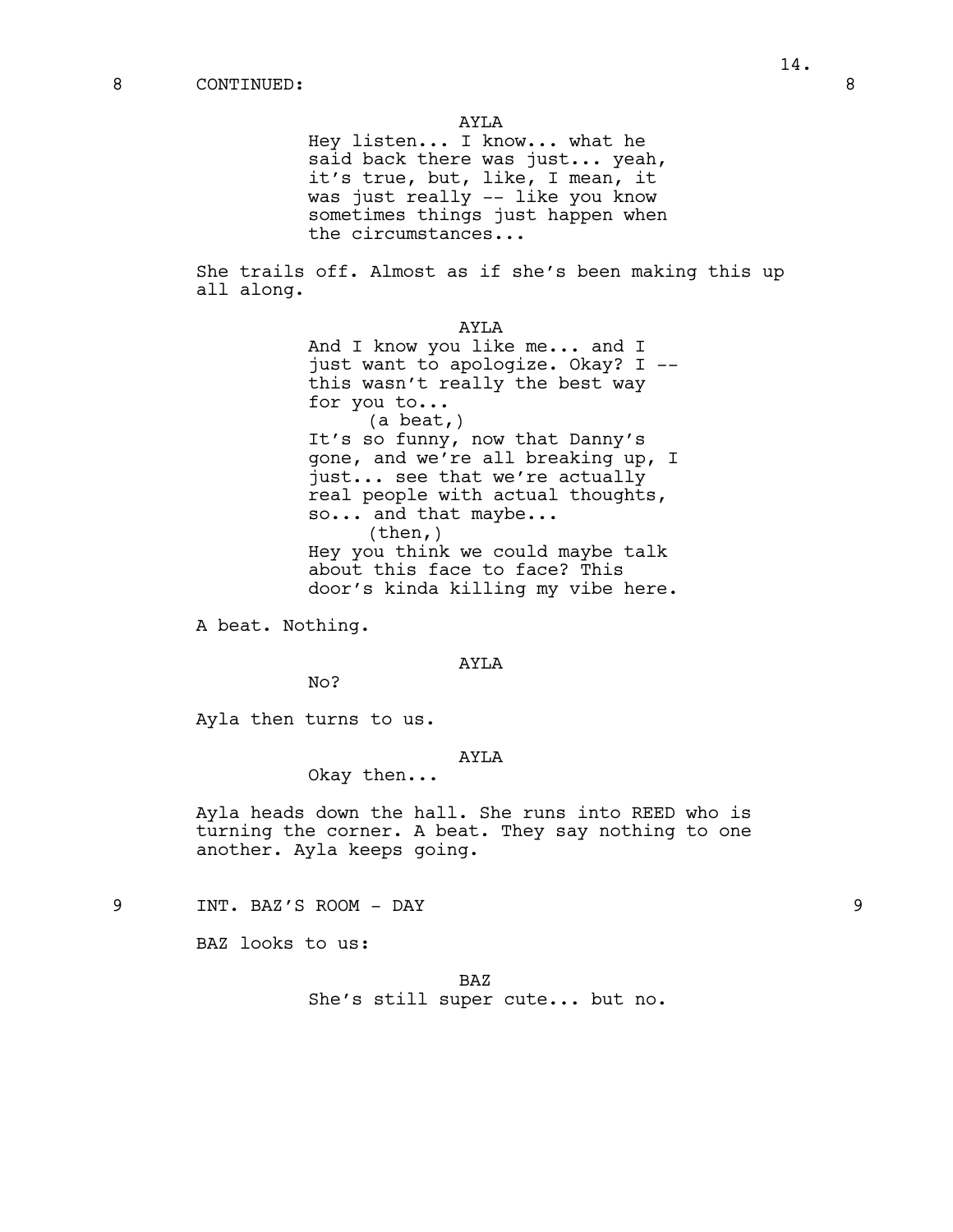10 INT. KITCHEN - APARTMENT - LATER 10

AYLA comes into the kitchen. Pours herself a drink. She takes a gulp. Then turns to us:

> AYLA Okay, I know what you're thinking here... two-faced whore who just gets around and the moves on... (then,) I mean I once thought that too, but... see the thing with Reed is... first of all, I'm not proud of it. Never will be. But there was just -- some kind of attraction, and we just... it happens, right? (then,) *But Baz is different.* I know what I said about him earlier, and I still have my doubts about him and I being a thing... but yeah, I guess I saw myself in some kind of Bonnie and Clyde set up with him... (a beat,) Not anymore though, I guess.

Ayla shrugs. And now her eyes shift to the cabinet to where she just pulled the bottle of vodka out from...

She sees the keys that Baz had planted in there earlier.

Her eyes are intrigued.

11 INT. BATHROOM - APARTMENT - DAY 11 REED turns the water on. Lets it run.

The bathtub fills up. He drops a BATH-BOMB in.

#### CUT TO

REED takes a bath. He is wearing a shower curtain with cucumber slices covering his eyes. He looks super cute.

> REED Ever heard of Ozymnadias? Yeah, I know, I'm kind of a poetry buff. (then,) *Nothing beside remains: round the decay...* (MORE)

> > (CONTINUED)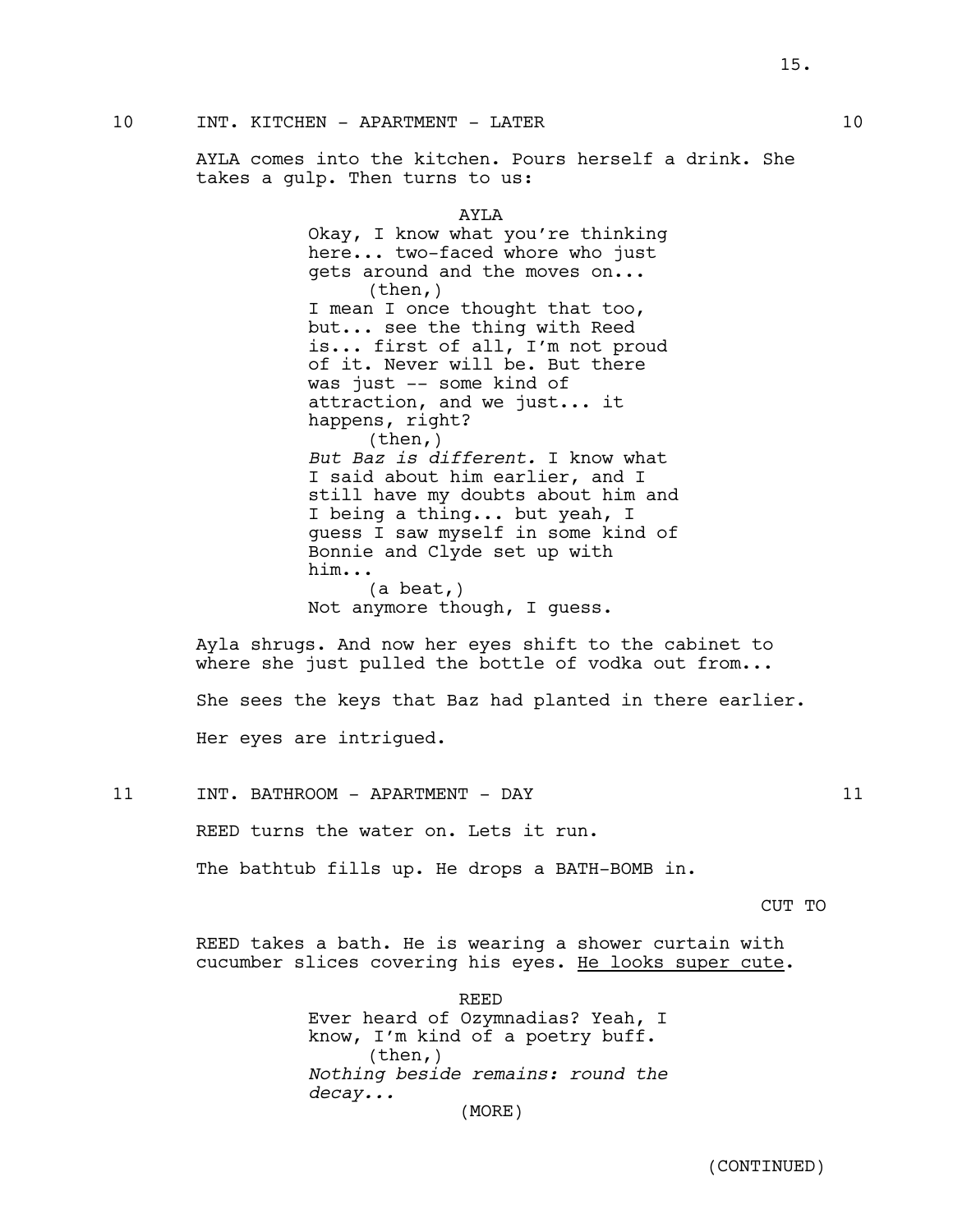*Of that colossal wreck, boundless and bare...* REED (CONT'D)

REED wipes his face. He stops. Looks off --

He then leans against the bathroom door, speaking to us:

REED

I still remember that night when I brought us altogether. I got super wasted at a bar and Baz tried to steal my wallet off me. Danny caught him and told me. And Ayla was the bar tender.

He leans against the wall, still speaking. Lost in his thoughts.

> REED She bought us all shots. Then I bought us all shots... and we all just got hammered. (a beat,) Next morning we all woke up at my apartment and boom. I made us all who we are.

```
CUT TO
```
Reed stares at himself in the mirror.

REED

And now look... one of them's dead, the other two were about to drop me and run.<br>(then,) I'm basically the colossal wreck.... aka Ozymandias.

A beat. Reed looks off. Then makes a face.

REED God, this is all just so dramatic...

He eats the cucumber slices.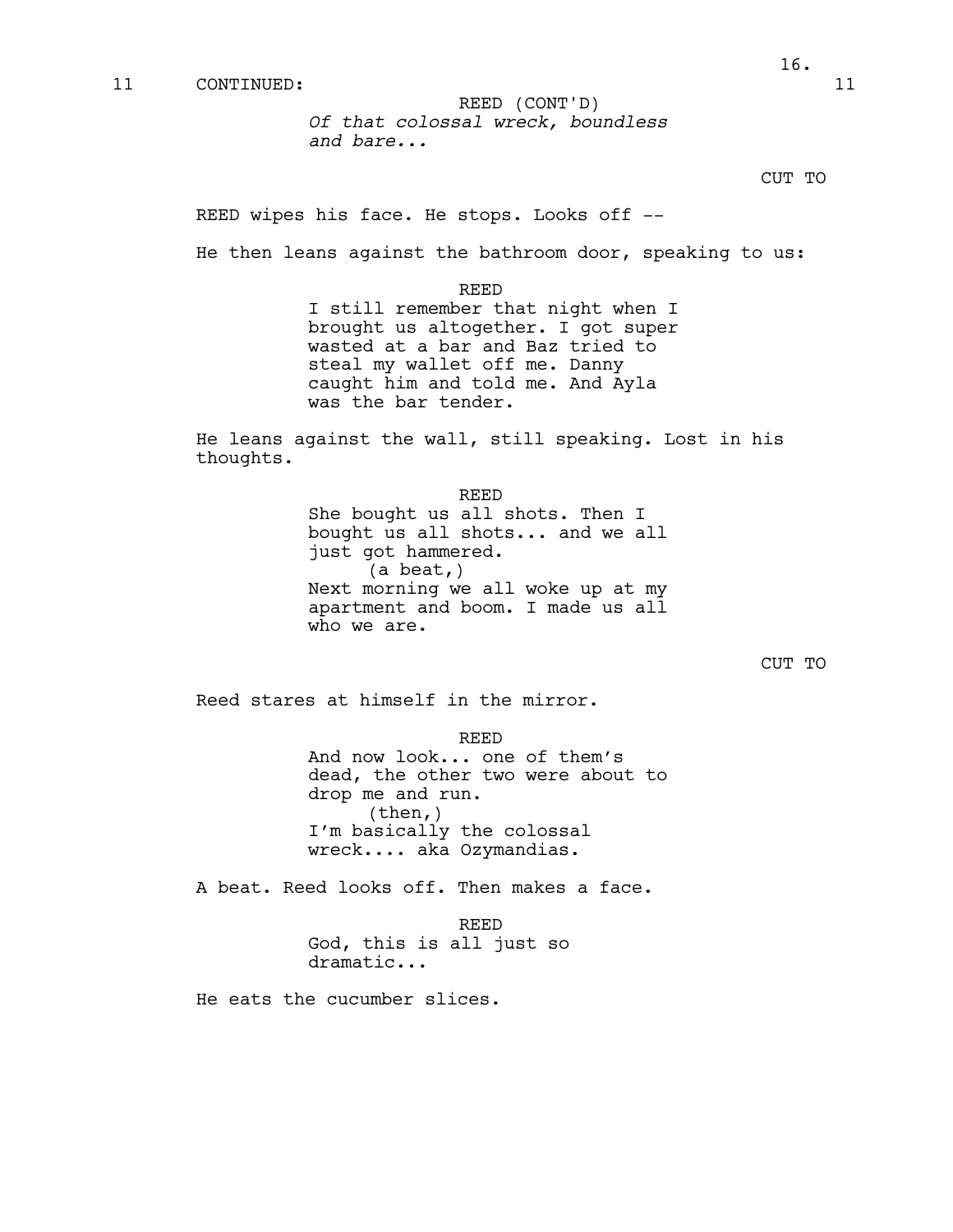(CONTINUED)

12 INT. KITCHEN - APARTMENT - DAY 12

BAZ comes into the kitchen. He looks around. No one's in sight. He then heads towards the cabinet. And then he turns to us:

> BAZ Hey now, don't judge. It's nothing personal...

PAN AWAY to the hallway, as we FADE TO:

13 INT. KITCHEN - APARTMENT - DAY - **FLASHBACK** 13

We're in the same location. This time, Baz, in a red sweatshirt comes creeping into the kitchen.

**TITLE:** 5 DAYS AGO

Baz has got two huge black duffel bag in his hand. He's trying to be low-key with it until --

He runs into DANNY who stops him at the door.

BAZ Woah, hey -- HEY!

DANNY

Hey

BAZ

DANNY

Heeeeyyyy!

Heeeeeeeey!

DANNY Whatcha got there?

Baz stops in mid-smile. TURNS TO US --

BAZ Yeah, so me and Danny... I mean, Danny and I...

He looks back to Danny --

DANNY

So you're leaving us.

BAZ

Woah, hey come on now man, don't make sound it like that. I mean, we all knew this wasn't going to last forever.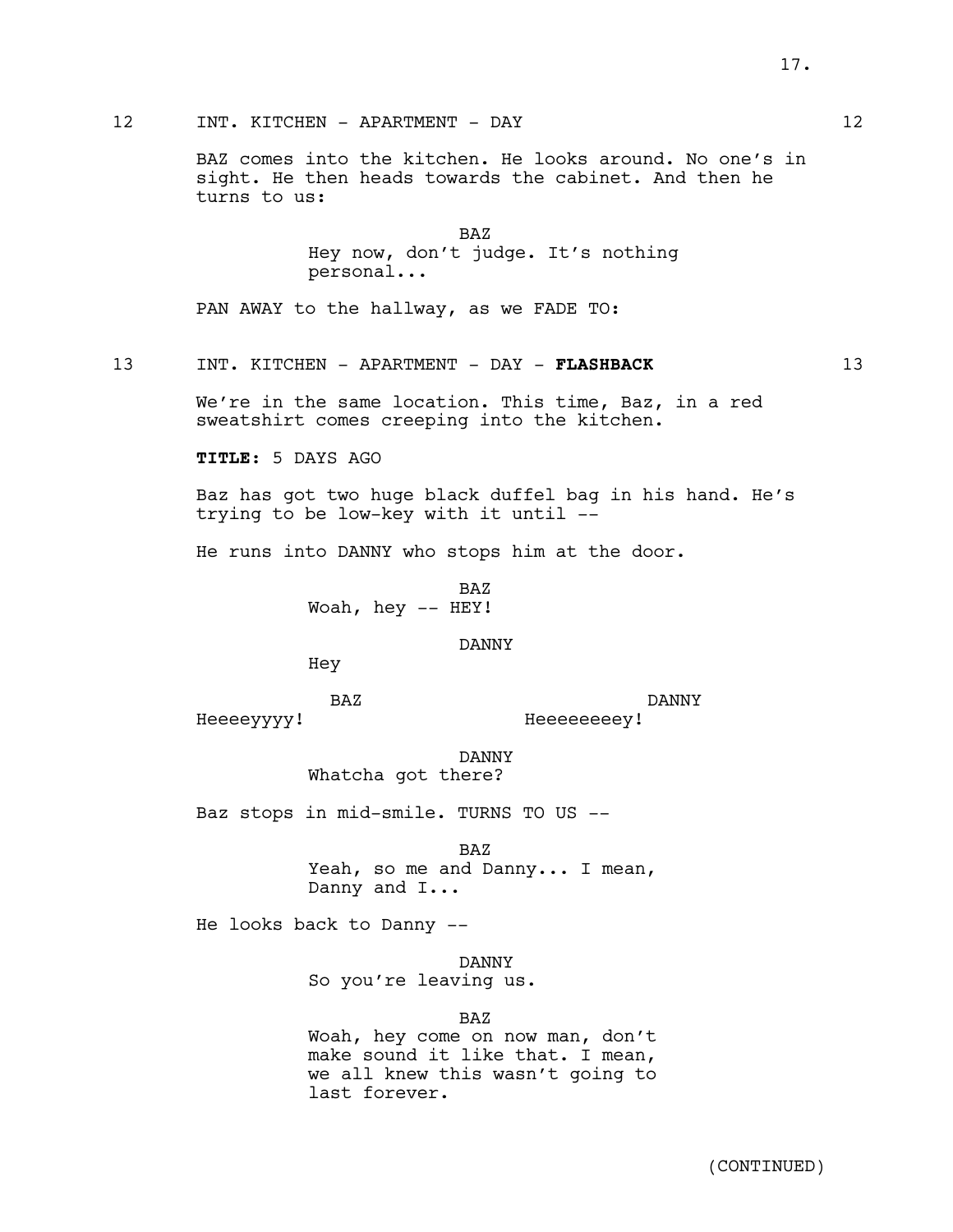DANNY How much are you taking with you?

BAZ

Just my half.

Danny eyes the bag.

DANNY "Just my half?"

BAZ Okay, my half, plus some of the combined loot.

A beat. Danny stares at Baz. Then --

DANNY I have a better idea. (then,) The rob we have on Sunday. We tell them it's worth fifty grand.

BAZ It's worth a hundred.

DANNY We tell them it's worth fifty.

BAZ Oh so you wanna be on my team now?

DANNY No. You're on my team.

Danny turns to us --

DANNY<br>I love my friends. All of them. But it's been five years. We all need lives now.

14 INT. KITCHEN - APARTMENT - DAY - PRESENT DAY 14

BAZ continues to speak to us:

BAZ Obviously Danny has no life anymore. No like -- literally. So... you know... (rubs fingers together,) (MORE)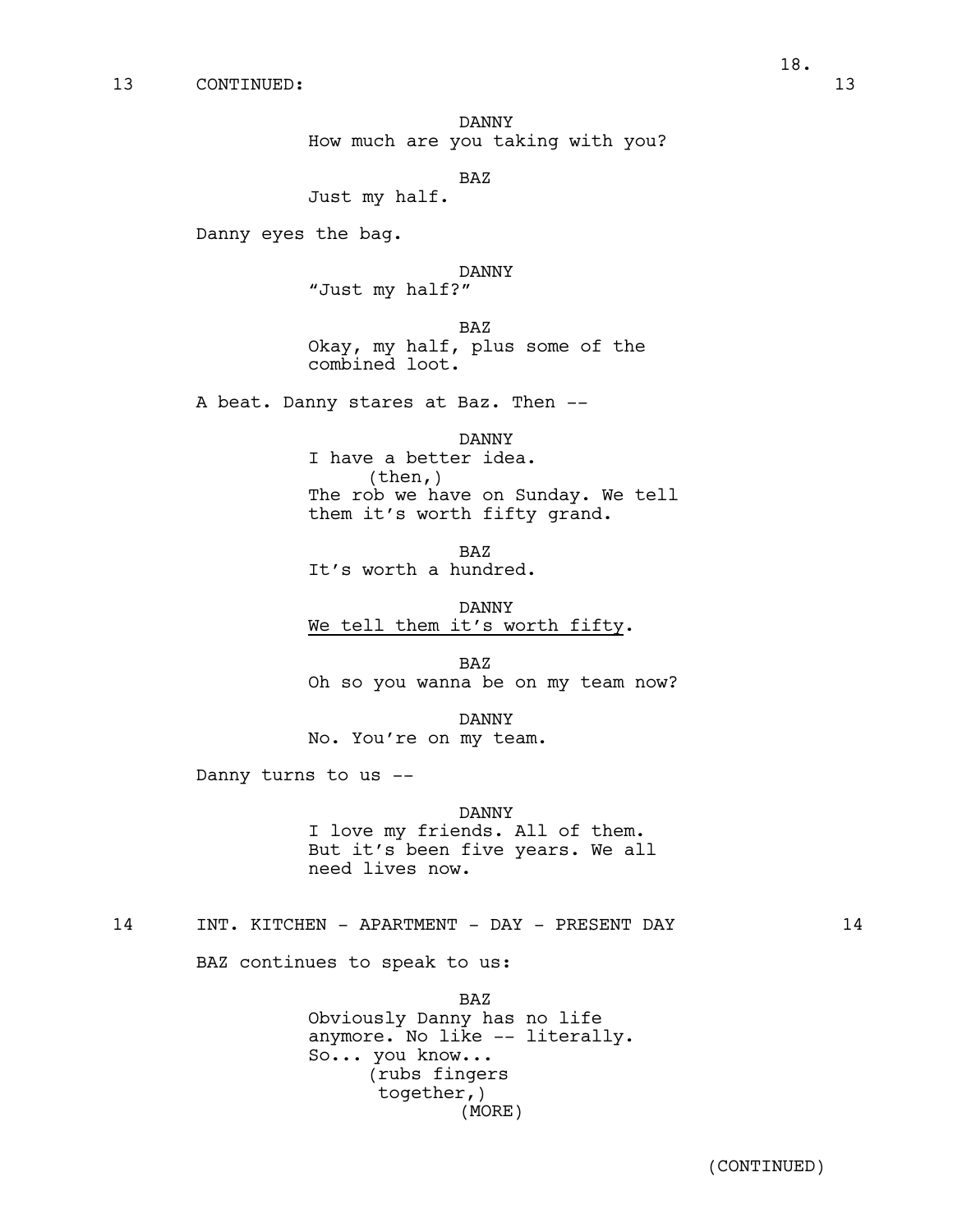It's all mine now, I guess. I would have included Ayla in this, but... well, you know. BAZ (CONT'D)

Baz goes back to the cabinet. Opens it. The keys are gone.

ON BAZ. His eyes widen.

#### BAZ

Fuck...

Baz starts to look around the kitchen vigorously --

BAZ Fuck -- no no no no -- fuck - this can't be happening --

REED enters in --

# REED What are you doing?

Baz and Reed lock eyes. A beat.

BAZ

You.

#### REED

What?

BAZ YOU TOOK MY KEYS!!!

Baz TACKLES Reed to the floor.

REED AHH WHAT THE FUCK -- GET GIVE ME BACK MY KEYS! OFF ME! BAZ

REED WHAT KEYS-!!

BAZ

YOU KNOW WHAT KEYS, GIVE THEM BACK!!

REED

I don't have you fucking keys! Get the hell of me!

BAZ

Boy, you give them back to me or I'll rip your face off!

Reed pushes Baz off of him.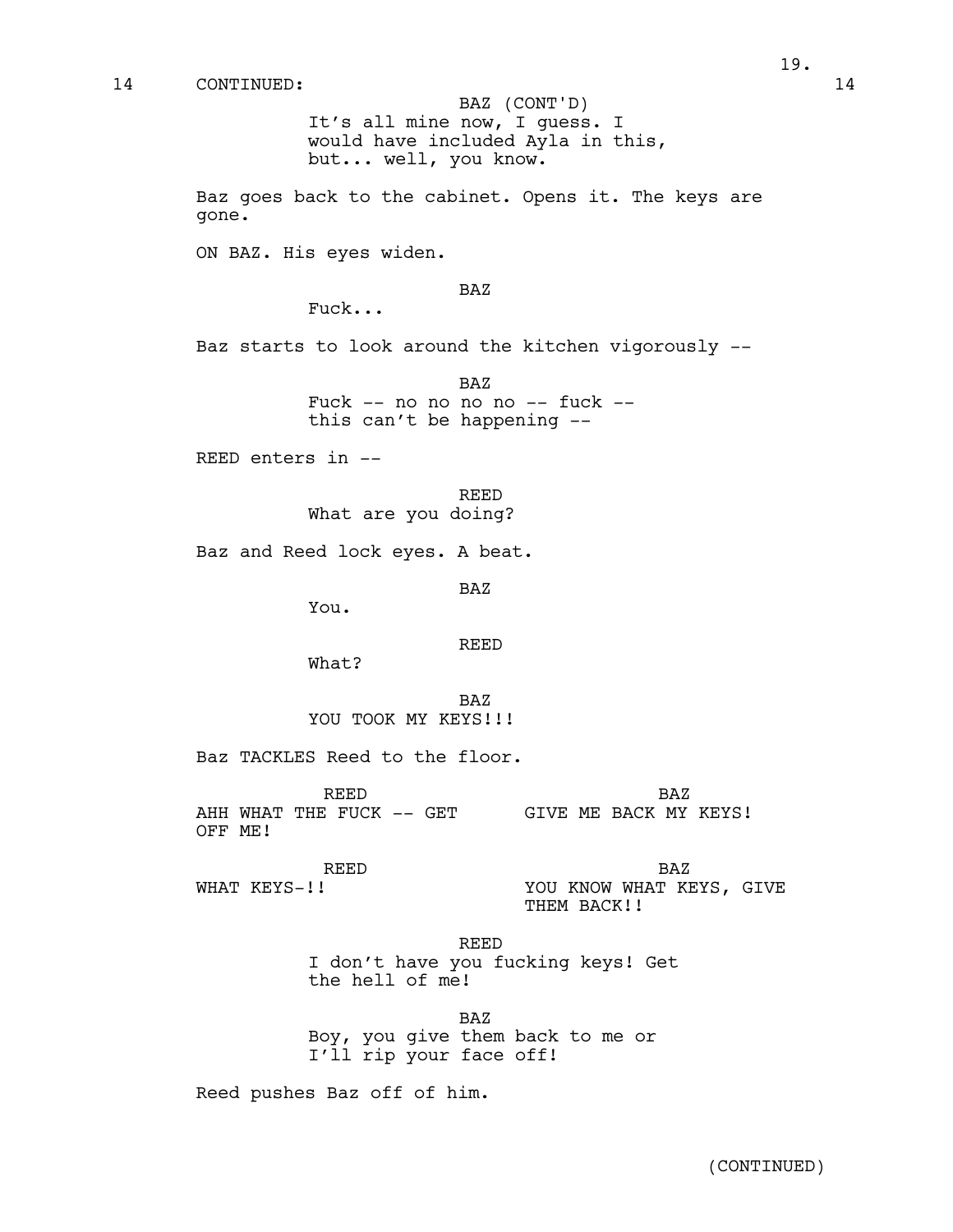REED

Keys for what?!?

BAZ

To the car, so I can get my money, BITCH!!!

Baz tackles Reed again. This time, they wrestle pathetically on the floor. Neither one is winning.

> REED So you were going to run off! Fuck you!

BAZ Man, fuck you too, it's my money!

And as they continue to pull on each other --

There's a KNOCK on the door --

VOICE (O.S.) Police, open up!

Reed and Baz freeze. Exchange looks.

REED

Fuck!

OUTSIDE THE APARTMENT...

POLICEMAN # 1 KNOCKS on the door.

POLICE Hey open the door, or we're busting in!

Baz looks to Reed who's pacing in circles --

BAZ What the hell do we do?

REED

We could run.

BAZ There's no way out, we go out that door, we're smoked!

REED Ah  $--$  I  $--$  I don't know  $--$  I don't know what to do.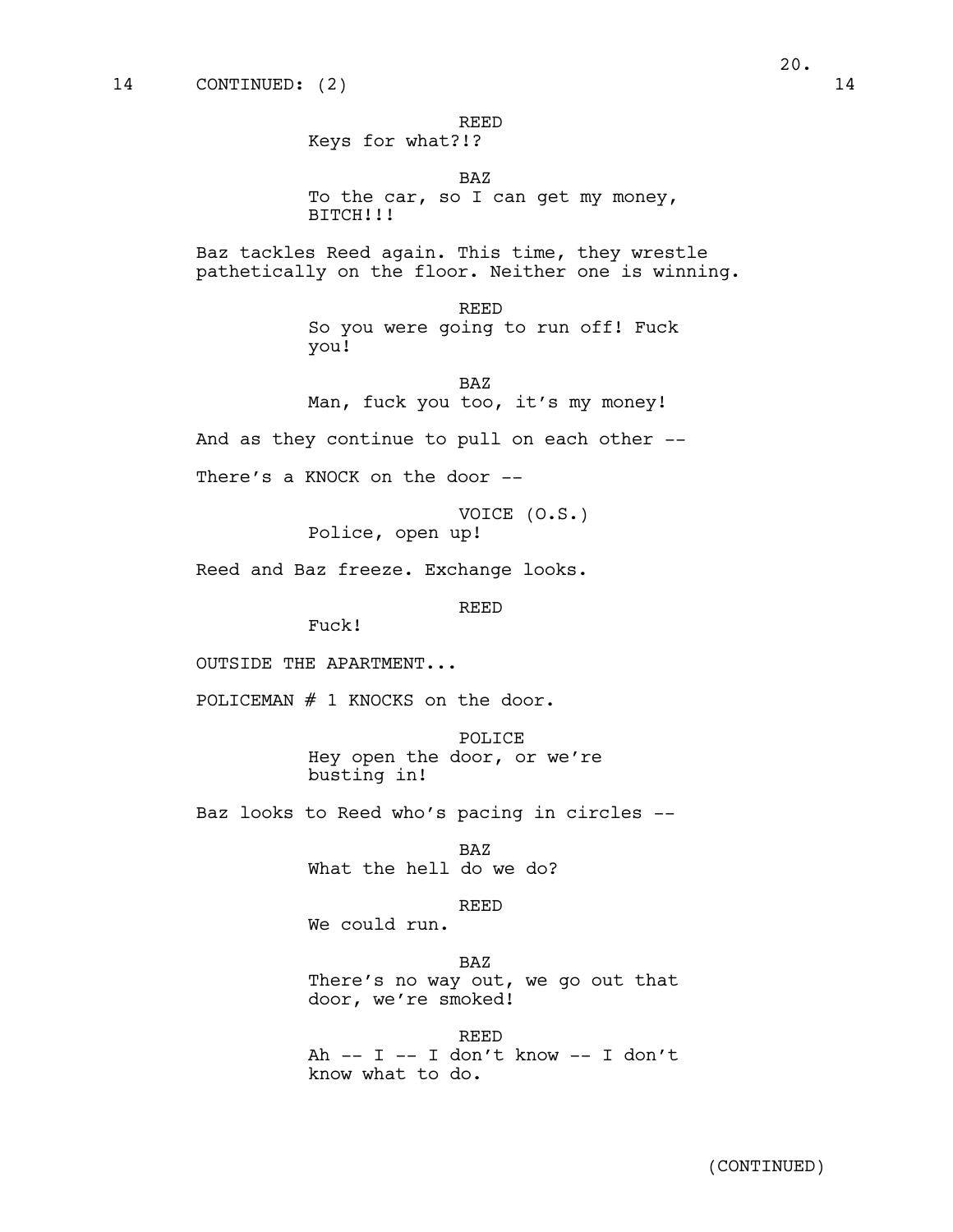BAZ Ah, god, come on man, think, Reed!

POLICEMAN # 2 (knocks on the door,) Hey fellas we know you're in there. Few hours ago, a tip left us your address. Said y'all have been robbing banks around town.

POLICEMAN # 1 Y'all better open the damn door otherwise we'll get the force up all in here.

POLICEMAN # 2 Yo, we can do this the easy way, or the hard way. Come on, now, open up.

And now Reed's eyes make their way to something on the table. He nears towards it. Picks up A NOTE. He reads it.

BAZ

What's that?

Reed shows it to Baz. The note reads:

*Sweet dreams, motherfuckers. - A*

BAZ Oh you gotta be shittin' me.

POLICEMAN # 1 Open the door or we're coming in!

The boys cringe.

POLICEMAN # 2

One...

They quiver.

POLICEMAN # 2

Two...

They brace themselves.

POLICEMAN # 2

Three!!!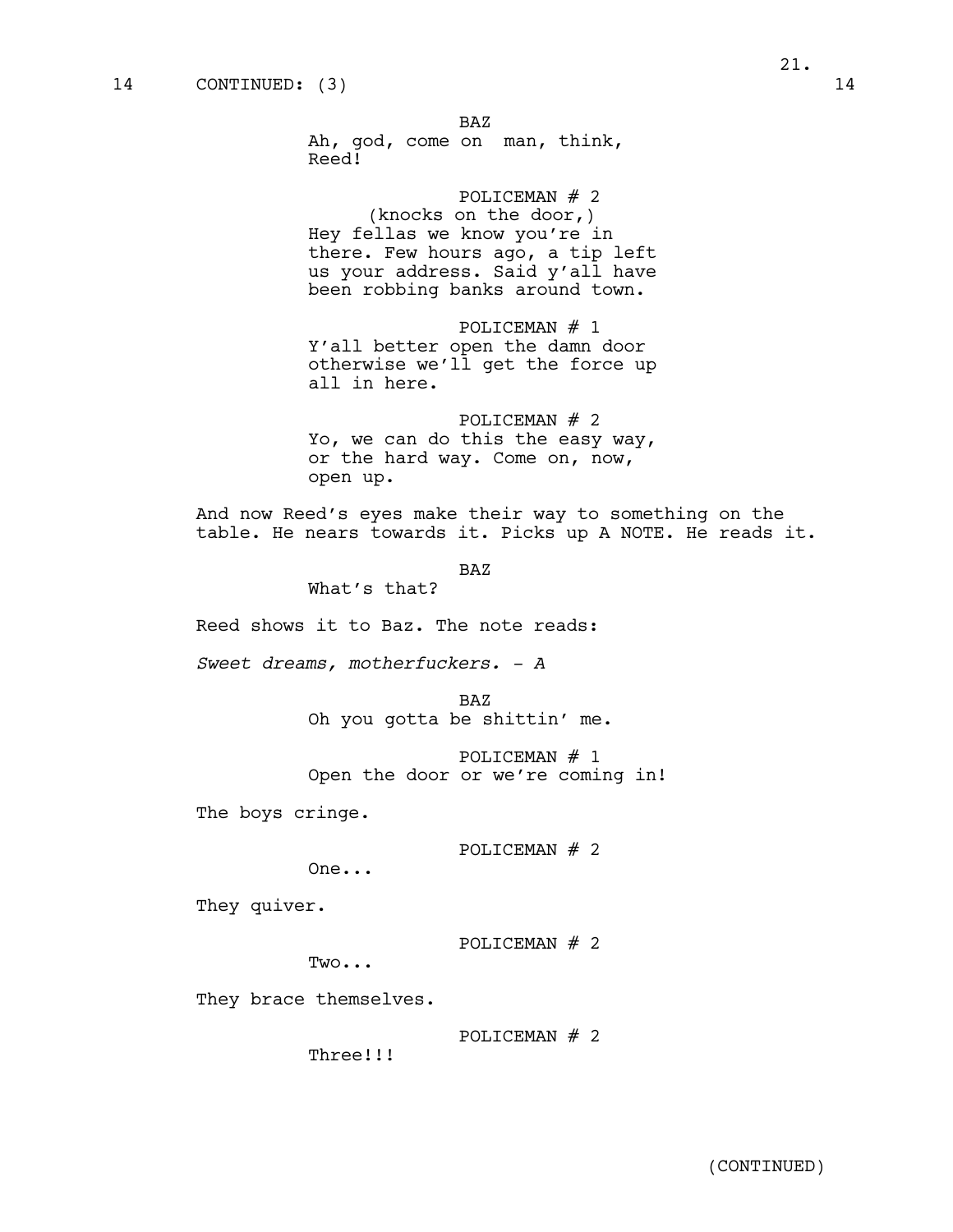### 14 CONTINUED: (4) 14

CUT TO BLACK

15 EXT. PARK - DAY 15

BAZ and REED are faced opposite ways, tied together via a rope around both their waists. Their hands are tied as well.

> BAZ Damn, man -- she sold us out big time!

#### REED

To nobody!

BAZ

What do you mean?

REED

You think those were fucking cops? (then,) She hired those street artists - the one time we stole from the renaissance festival. They were just posing.

#### BAZ

And they drugged us...<br>Fuck man... I thought I'd be on a first class flight by now... probably going to Turks and Caicos or some shit.

REED Ah! God I wanna kill her so bad.

BAZ She fucking took all of it!

#### REED

You don't say!

And as they continue to struggle their way out of the rope...

BAZ

Ah.... and they fucked up my back... I need a chiropractor..!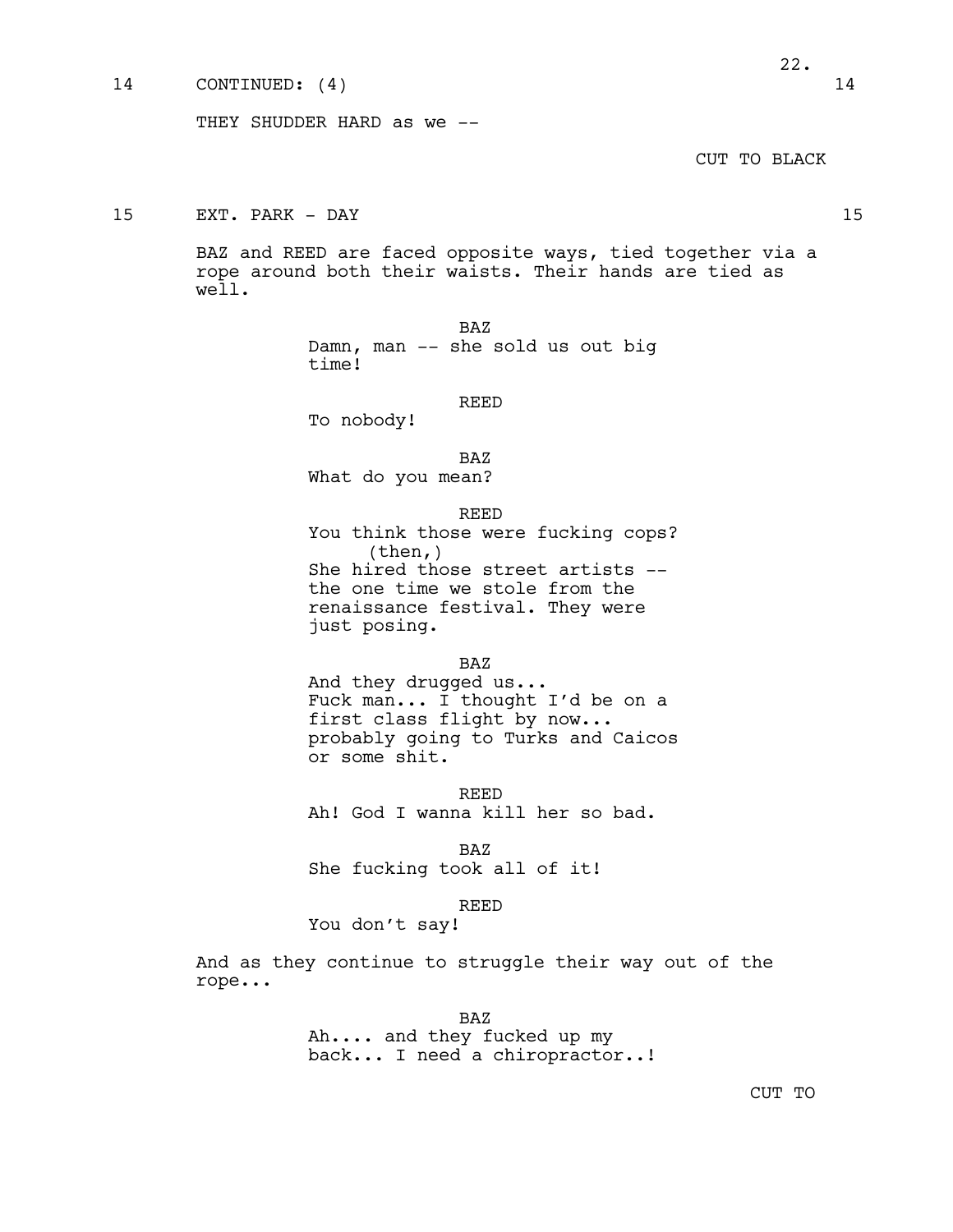# 16 EXT. FIELD - DAY - **FLASHBACK** 16

In an open field, we find AYLA and DANNY sitting by one another.

> AYLA You think we'll still be doing this later on?

DANNY What do you mean?

AYLA Like... you know -- when we're in our sixties.

DANNY If we're not in jail, then yeah.

AYLA

Really--? Even if after I have a hip replacement -- and Reed has cancer --

DANNY Hold up now, let's not go that far --

AYLA Danny, I'm serious -- is this really our life?

A beat. Danny looks off. Then back at Ayla --

DANNY We all had one goal. Find a family. (then,) Not sure about you, but I found that.

Ayla takes that in. Smiles.

AYLA Please tell me I'm not your mom.

Danny puts his arm around Ayla and SQUEEZES her tight, two which she tries to pull away from --

> DANNY I thought I already told you, you're my cute little seeester!!!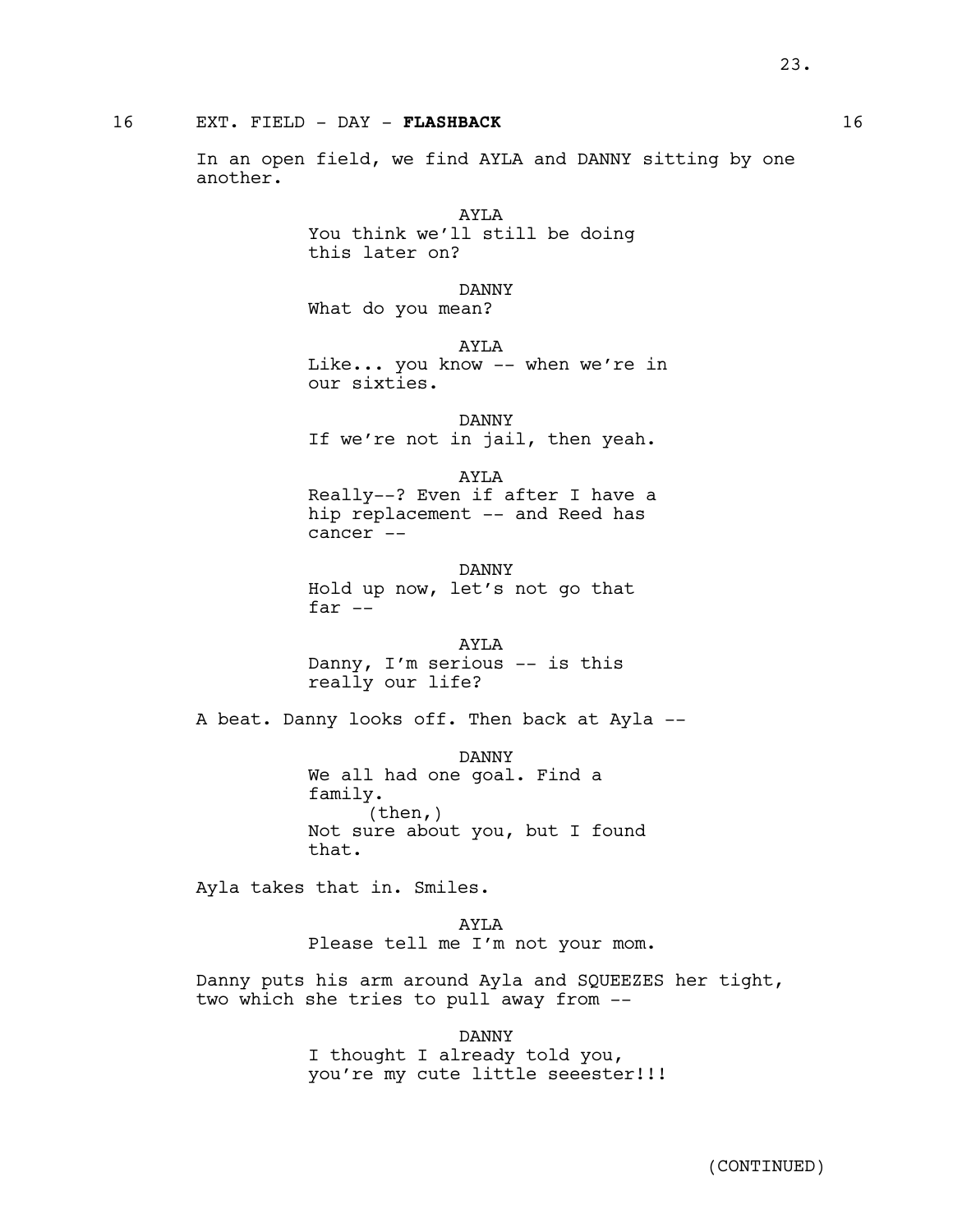AYLA You make me wanna throw up--!

As the two go on and laugh, we PULL UP and AROUND TO --

AYLA. Present Day. She's staring at the spot they were once sitting at.

> AYLA Poor Danny... I'm going to miss that kid so much. (then, to us:) Okay. I know -- I'll just keep it short and sweet. Sometimes opportunities present themselves, and you seize them. Do I feel bad about screwing the boys? (then,) Hm... not really, considering how easy it was. I mean -- all it took was finding those keys...

### MONTAGE:

17 INT. APARTMENT - DAY 17

Ayla takes the keys and leaves the apartment.

18 EXT. PARKING LOT - DAY 18

She opens the trunk to a car. The same car that Danny was loading duffel bags into earlier.

# AYLA

(to us,) Finding the extra loot that I'm assuming Baz and Danny were going to snag for themselves...

19 INT. CAFE - DAY 19

Ayla sits with the "TWO POLICEMAN" from earlier who are dressed in hoodies and normal attire.

> AYLA Cracking a deal with these two Hollywood wannabes.

To the actors --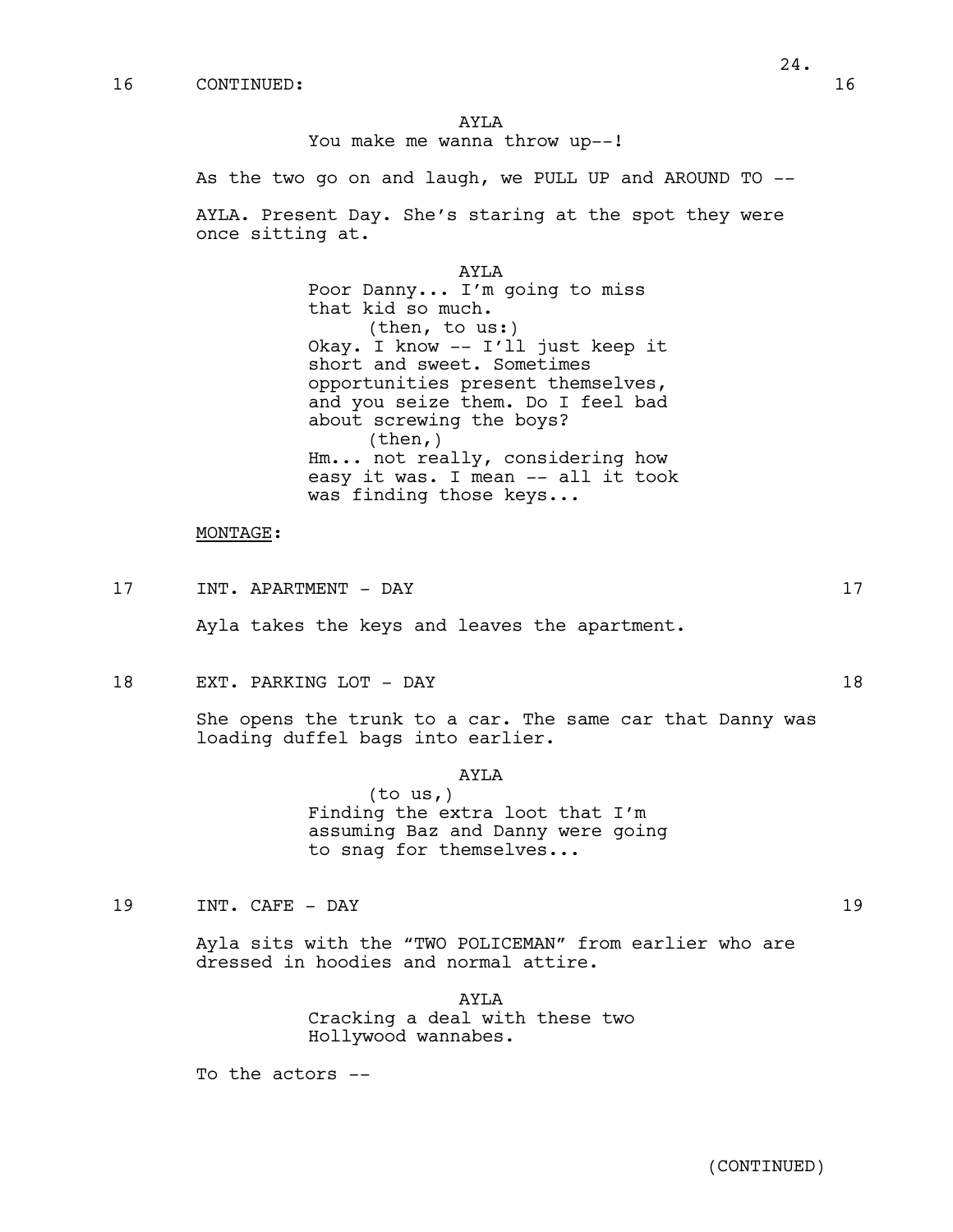AYLA

Thank you guys so much for doing this, by the way.

POLICEMAN # 1 No honestly -- Thank YOU! This is such an great opportunity for us!

POLICEMAN # 2 It'll look awesome on our resume!

AYLA

Yeah of course. I'm assuming you guys can improve the whole cop voice?

POLICEMAN  $#$  2 Oh yeah, no, don't worry. We'll make it legit.

20 EXT. PARKING LOT - DAY 20

AYLA walks across frame --

AYLA

And then getting the rest of the money from the apartment after the "arrest."

And runs into... THE "POLICEMAN"/ACTORS who hand over the two duffel bags over to Ayla. She takes them kindly in exchange for money.

Ayla watches as the actors drive off victoriously as we ARM AROUND BACK to --

21 EXT. FIELD - DAY 21

AYLA continues to speak to us:

AYLA Oh and yes -- tying those two dinguses up and leaving them at the park was also my idea. (shrugs,) What can I say? Godspeed, boys.

A beat. And now Ayla starts to crack herself up.

AYLA

I'm so sorry...